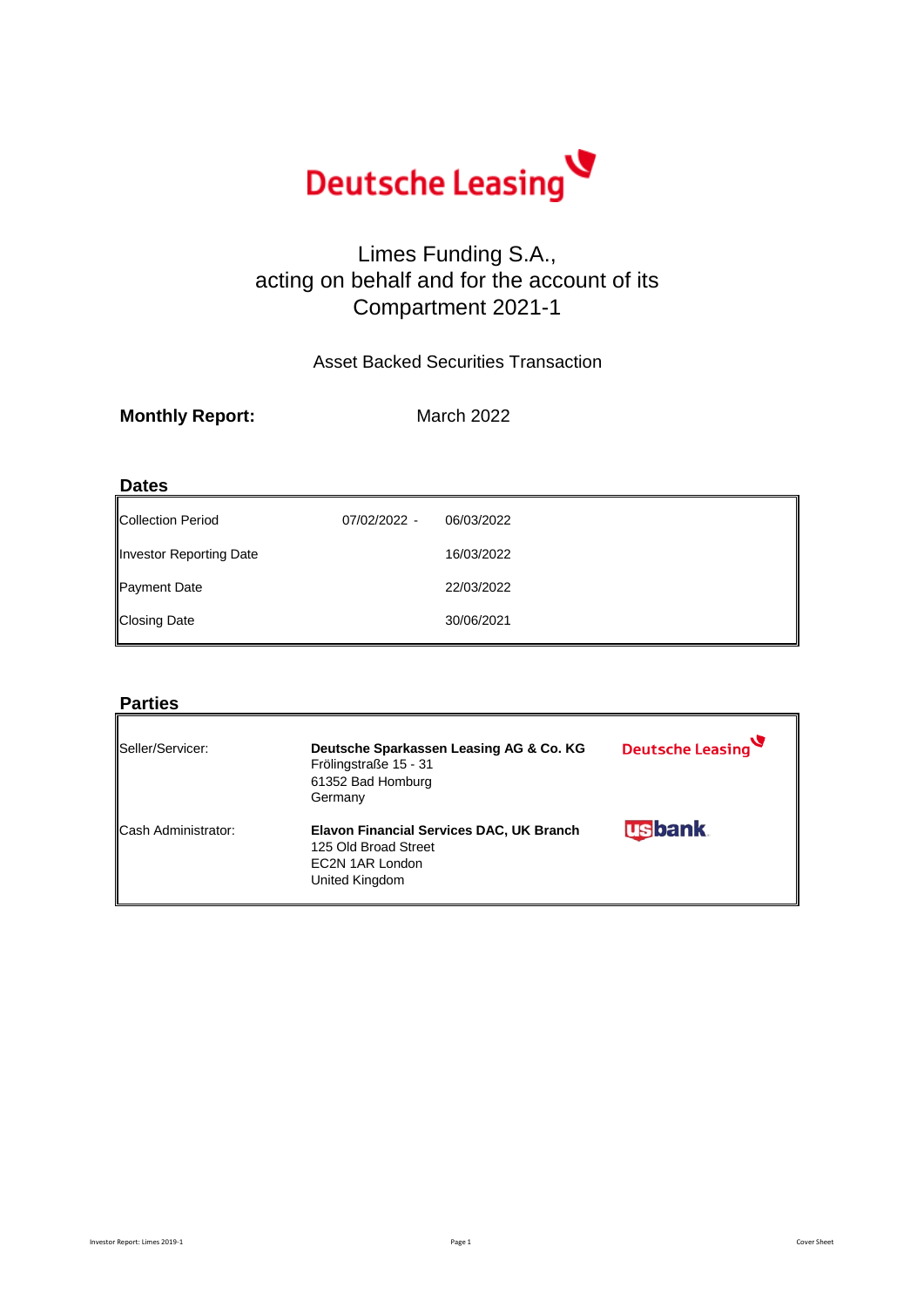Investor Reporting Date: 16 March 2022 Payment Date: 22 March 2022 Monthly Collection Period: 07 February 2022 - 06 March 2022 Interest Period: 22 February 2022 - 22 March 2022 Period Number: 9

### **Table of Contents**

| Parties                      | Go to ' Parties'              |
|------------------------------|-------------------------------|
| <b>Counterparty History</b>  | Go to 'Counterparty History'  |
| Dates                        | Go to 'Dates'                 |
| <b>Counterparty Ratings</b>  | Go to 'Counterparty Ratings'  |
| Notes                        | Go to 'Notes'                 |
| <b>Ilssuer Accounts</b>      | Go to 'Issuer Accounts'       |
| <b>Swap</b>                  | Go to 'Swap'                  |
| <b>ADA &amp; PoP</b>         | Go to 'ADA & PoP'             |
| <b>Risk Retention</b>        | Go to 'Risk Retention'        |
| <b>Collection Report</b>     | Go to 'Collection Report'     |
| Performance                  | Go to 'Performance'           |
| <b>Amortisation Schedule</b> | Go to 'Amortisation Schedule' |
| <b>Stratification Tables</b> | Go to 'Stratification Tables' |
| Glossary                     | Go to 'Glossary'              |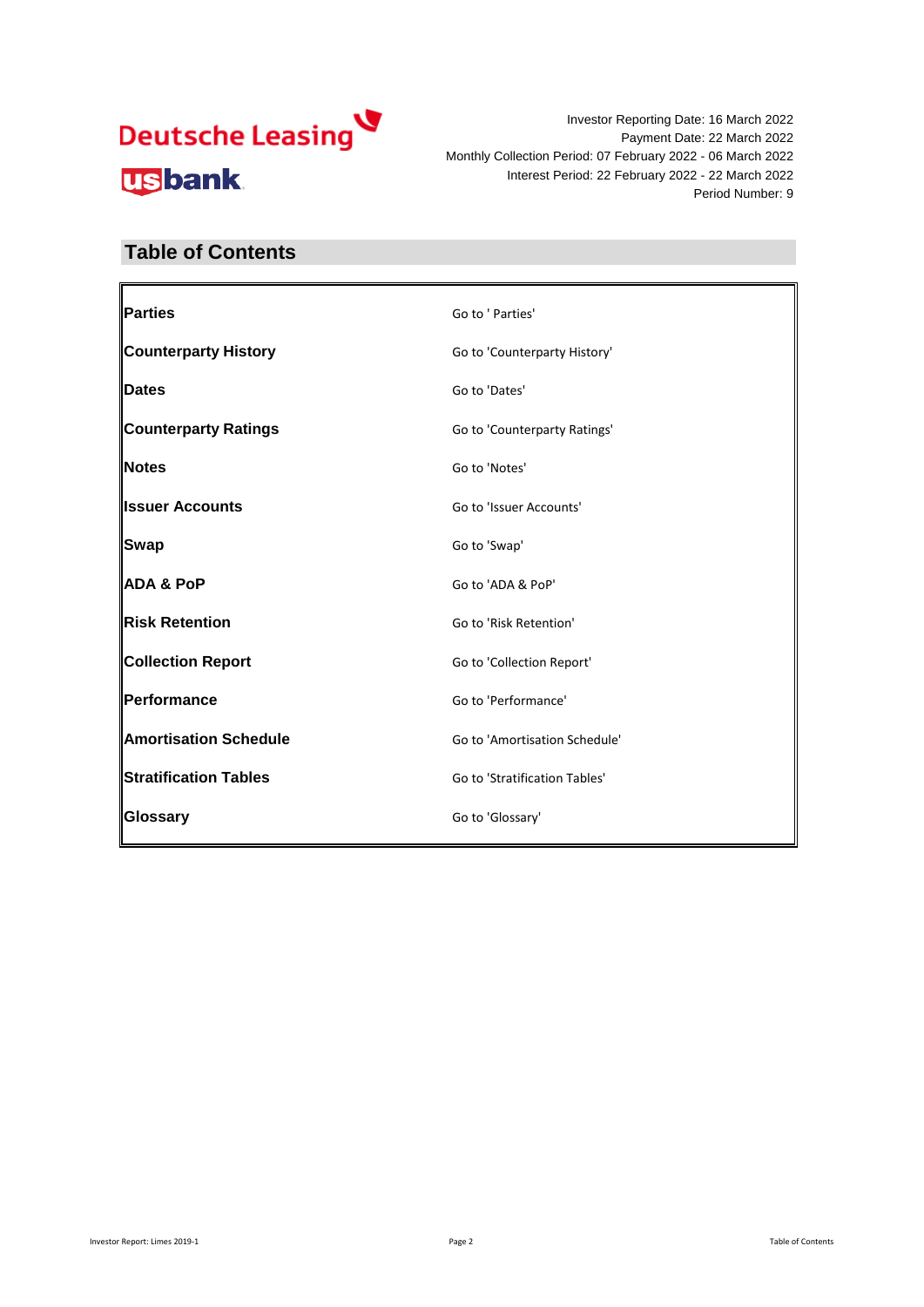

#### **Transaction Parties**

| Issuer                                                        | Limes Funding S.A., acting on behalf and for<br>the account of its Compartment Limes 2019-1<br>6, Rue Eugène Ruppert<br>2453 Luxembourg<br>Luxembourg<br>LU-LimesFunding@Intertrustgroup.com<br>+352 26 449993 |
|---------------------------------------------------------------|----------------------------------------------------------------------------------------------------------------------------------------------------------------------------------------------------------------|
| Seller / Servicer /<br>Subordinated Lender                    | Deutsche Sparkassen Leasing AG & Co. KG<br>Frölingstraße 15 - 31<br>61352 Bad Homburg<br>Germany<br>ruediger.moll@deutsche-leasing.com<br>+49 6172 88-1383                                                     |
| Corporate Services Provider /<br>Back-up Servicer Facilitator | Intertrust (Luxembourg) S.a.r.l.<br>6 Rue Eugène Ruppert<br>2453 Luxembourg<br>Luxembourg<br>LU-LimesFunding@Intertrustgroup.com<br>+352 26 449993                                                             |
| Swap Counterparty                                             | DZ Bank AG<br>Platz der Republik<br>60325 Frankfurt am Main<br>Germany<br>tom.oelrich@dzbank.de<br>+49 69 7447 4341                                                                                            |
| Trustee                                                       | <b>Intertrust Trustees GmbH</b><br>Eschersheimer Landstraße 14<br>60322 Frankfurt am Main<br>Federal Republic of Germany<br>Frankfurt@intertrustgroup.com<br>+49 69 64350 8913                                 |
| Data Trustee                                                  | Data Custody Agent Services B.V.<br>Prins Bernhardplein 200<br>1097 JB Amsterdam<br>Netherlands<br>cmsstructuring@intertrustgroup.com                                                                          |
| Account Bank / Paying Agent /<br>Interest Determination Agent | <b>Elavon Financial Services DAC</b><br>Block F1, Cherrywood Business Park<br>Cherrywood, Dublin 18<br>D18 W2X7 Ireland<br>Dublin.mbs@usbank.com / mbs.erg.london@usbank.com<br>+44 207 330 2144               |
| Registrar                                                     | <b>Elavon Financial Services DAC</b><br>Block F1, Cherrywood Business Park<br>Cherrywood, Dublin 18<br>D18 W2X7 Ireland<br>MBS.ERG.London@USBank.com<br>+44 207 330 2000                                       |
| Cash Administrator                                            | U.S. Bank Global Corporate Trust Limited<br>125 Old Broad Street<br>EC2N 1AR London<br>United Kingdom<br>Dublin.mbs@usbank.com / mbs.erg.london@usbank.com<br>+44 207 330 2144                                 |
| Rating Agency                                                 | Fitch Ratings - a branch of Fitch Ratings Ireland Limited<br>Neue Mainzer Straße 46-50<br>60311 Frankfurt am Main<br>Germany<br>abssurveillance@fitchratings.com                                               |
| Rating Agency                                                 | S&P Global Ratings Europe Limited (Niederlassung Deutschland)<br>OpernTurm<br>Bockenheimer Landstraße 2<br>60306 Frankfurt am Main<br>Germany<br>ABSEuropeanSurveillance@standardandpoors.com                  |
| Arranger /<br>Joint Lead Manager                              | Société Générale S.A.<br>29 Boulevard Haussmann<br>75009 Paris<br>France<br>jan.groesser@sgcib.com<br>+49 69 7174 225                                                                                          |
| Joint Lead Manager                                            | <b>Bayerische Landesbank</b><br>Brienner Straße 18<br>80333 Munich<br>Federal Republic of Germany<br>Marc.Wolf@bayernlb.co.uk                                                                                  |
| Manager                                                       | DZ Bank AG<br>Platz der Republik<br>60325 Frankfurt am Main<br>Germany<br>tom.oelrich@dzbank.de                                                                                                                |
| Manager                                                       | Landesbank Baden-Württemberg<br>Am Hauptbahnhof 2<br>70173 Stuttgart<br>Germany<br>Juergen.Groth@lbbw.de<br>+49 711 12749721                                                                                   |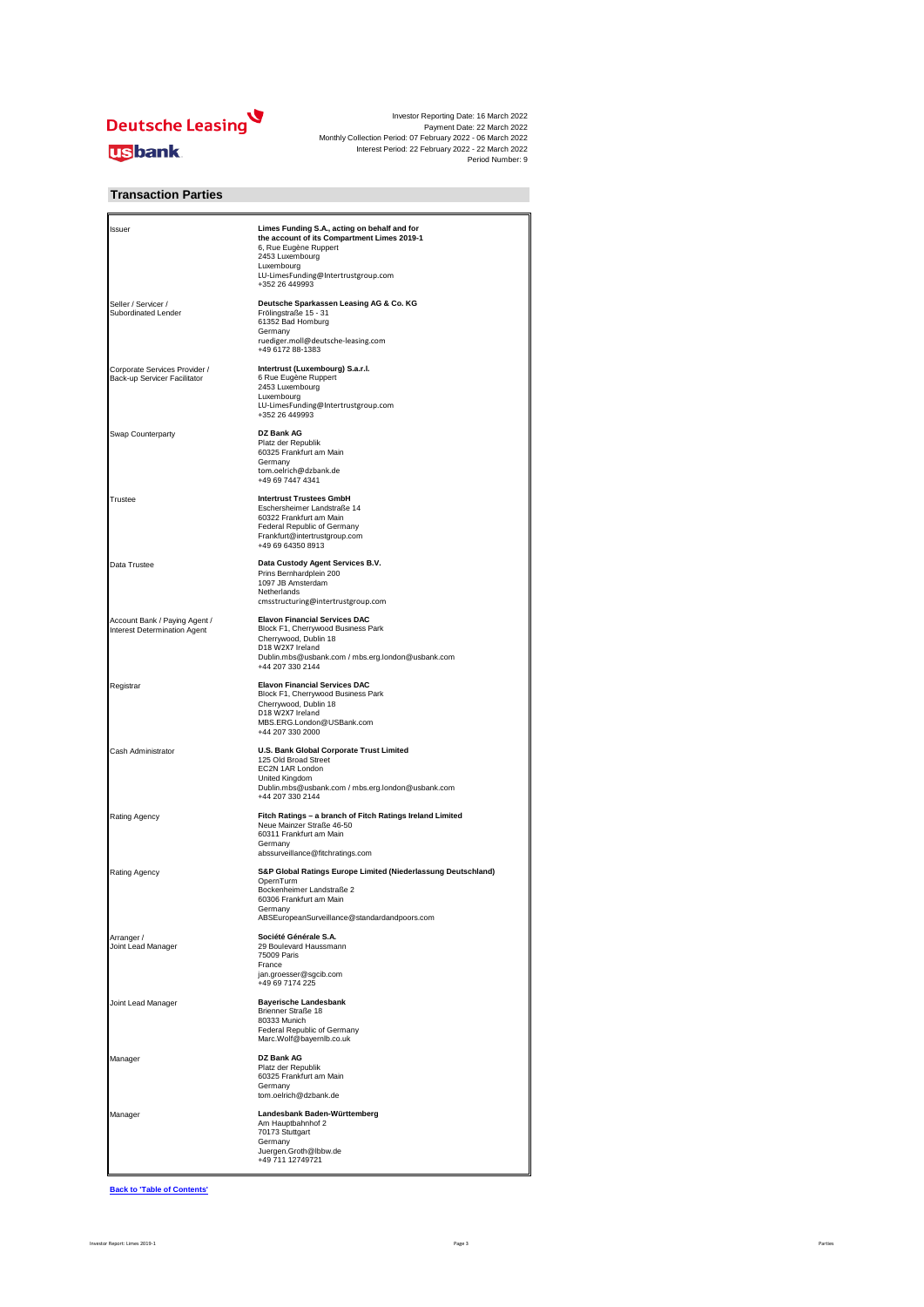

### **Counterparty History**

|  | Date of replacement | <b>Capacity of Transaction</b><br>Party |
|--|---------------------|-----------------------------------------|
|  |                     |                                         |
|  |                     |                                         |
|  |                     |                                         |
|  |                     |                                         |
|  |                     |                                         |
|  |                     |                                         |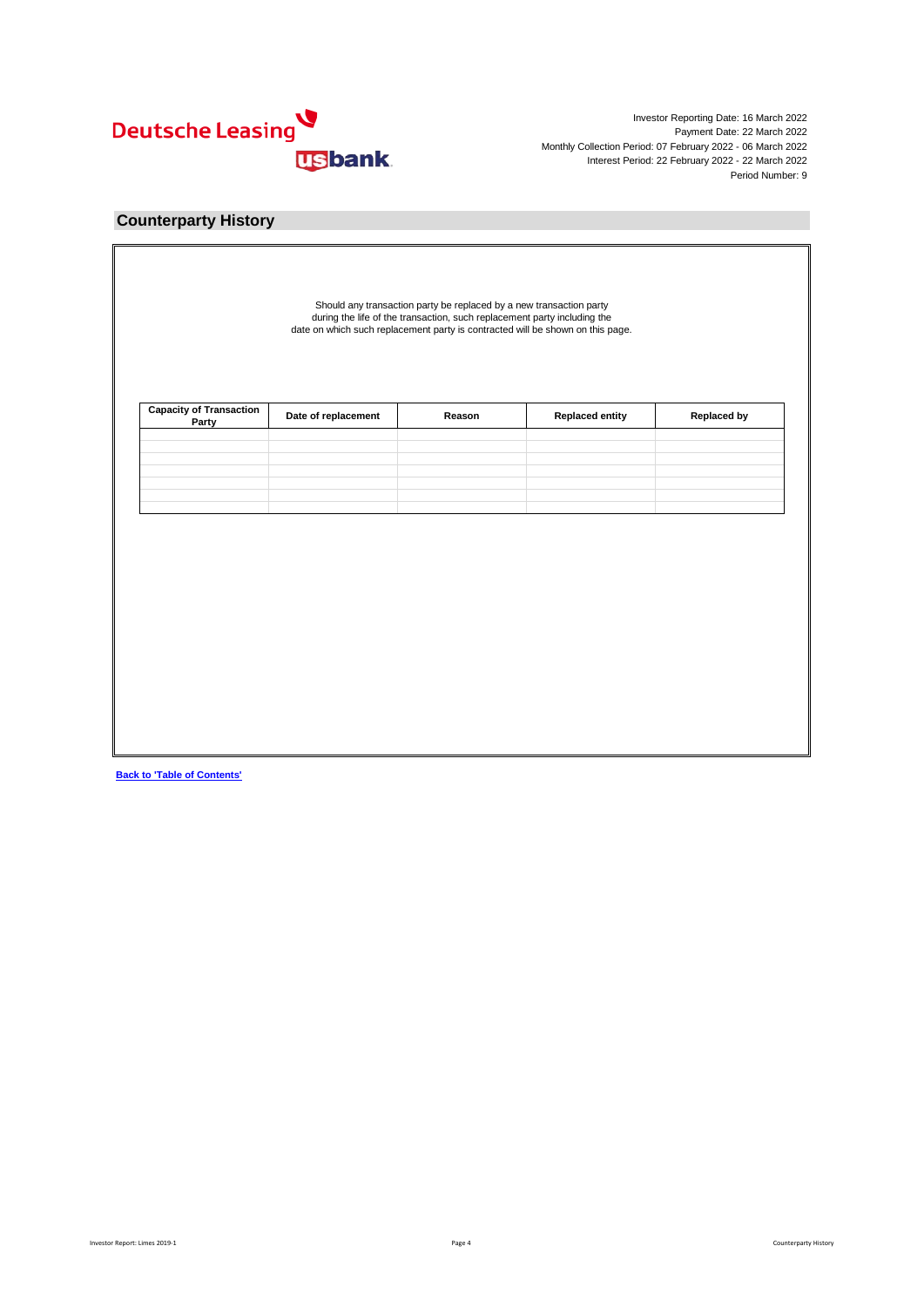Investor Reporting Date: 16 March 2022 Payment Date: 22 March 2022 Monthly Collection Period: 07 February 2022 - 06 March 2022 Interest Period: 22 February 2022 - 22 March 2022 Period Number: 9

### **Dates**

| Initial Cut-Off Date                    | 07/06/2021 |            |      |
|-----------------------------------------|------------|------------|------|
| <b>Closing Date</b>                     | 30/06/2021 |            |      |
| <b>Final Maturity Date</b>              | 22/09/2030 |            |      |
|                                         |            |            | Days |
| Collection Period (from incl. to incl.) | 07/02/2022 | 06/03/2022 | 28   |
| Interest Period (from incl. to excl.)   | 22/02/2022 | 22/03/2022 | 28   |
|                                         |            |            |      |
| <b>Reporting Period</b>                 | 9          |            |      |
| Interest Determination Date             | 18/02/2022 |            |      |
| Cut-Off Date                            | 06/03/2022 |            |      |
| <b>Investor Reporting Date</b>          | 16/03/2022 |            |      |
| <b>Payment Date</b>                     | 22/03/2022 |            |      |
| <b>Next Payment Date</b>                | 22/04/2022 |            |      |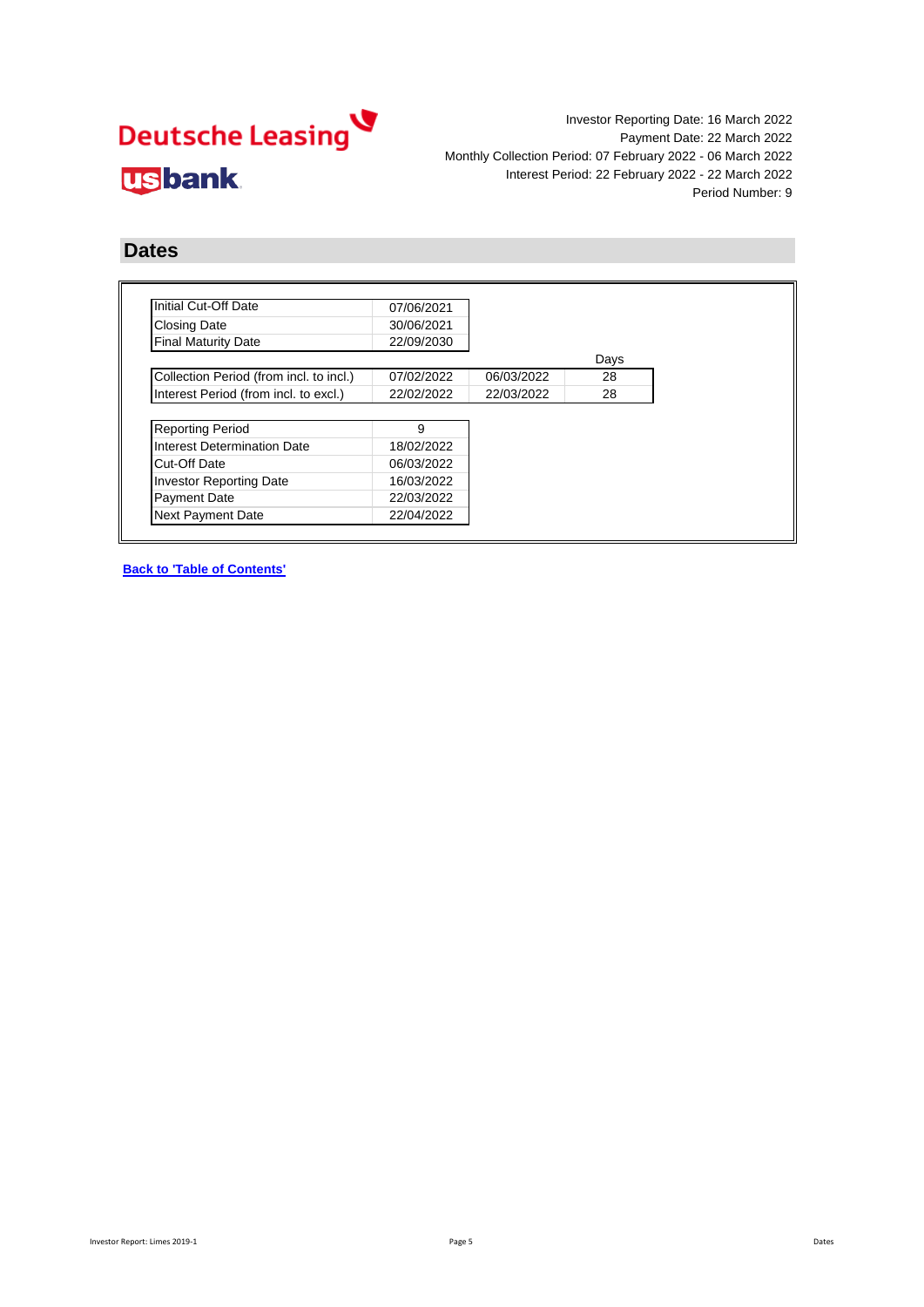Investor Reporting Date: 16 March 2022<br>Payment Date: 22 March 2022<br>Interest Period: 07 February 2022 - 06 March 2022<br>Interest Period: 22 February 2022 - 22 March 2022<br>Period Number: 9<br>Period Number:

#### **Counterparty Ratings**

|                          |                                          |            | Fitch |                                |          |                            |                                                 |     |    |  |         |                    |                                        |
|--------------------------|------------------------------------------|------------|-------|--------------------------------|----------|----------------------------|-------------------------------------------------|-----|----|--|---------|--------------------|----------------------------------------|
|                          |                                          |            |       |                                |          | S&P<br>Required<br>Current |                                                 |     |    |  |         |                    |                                        |
|                          |                                          | Current    |       |                                | Required |                            |                                                 |     |    |  | Trigger | Event              | Consequence                            |
|                          |                                          | short-term |       | long-term short-term long-term |          |                            | short-term   long-term   short-term   long-term |     |    |  | Breach? |                    |                                        |
|                          |                                          |            |       |                                |          |                            |                                                 |     |    |  |         |                    |                                        |
| <b>Account Bank</b>      | Elavon Financial Services DAC, UK Branch | $F1+$      | AA-   | F <sub>1</sub>                 | A        | $A-1+$                     | AA-                                             | - 6 | ñ  |  | No      | Replacement        | Account Bank must be replaced          |
|                          |                                          |            |       |                                |          |                            |                                                 |     |    |  |         |                    |                                        |
|                          |                                          |            |       |                                |          |                            |                                                 |     |    |  |         |                    |                                        |
| <b>Swap Counterparty</b> | DZ Bank                                  | $F1+$      | AA-   | F <sub>1</sub>                 | A        | $A-1$                      | $A+$                                            |     | А- |  | No      | Collateral posting | Swap Counterparty must post collateral |
|                          |                                          |            |       |                                |          |                            |                                                 |     |    |  |         |                    |                                        |
| <b>Swap Counterparty</b> | DZ Bank                                  | $F1+$      | AA-   | F <sub>3</sub>                 | BBB-     | $A-1$                      | $A+$                                            |     | A- |  | No      | Replacement        | Swap Counterparty must be replaced     |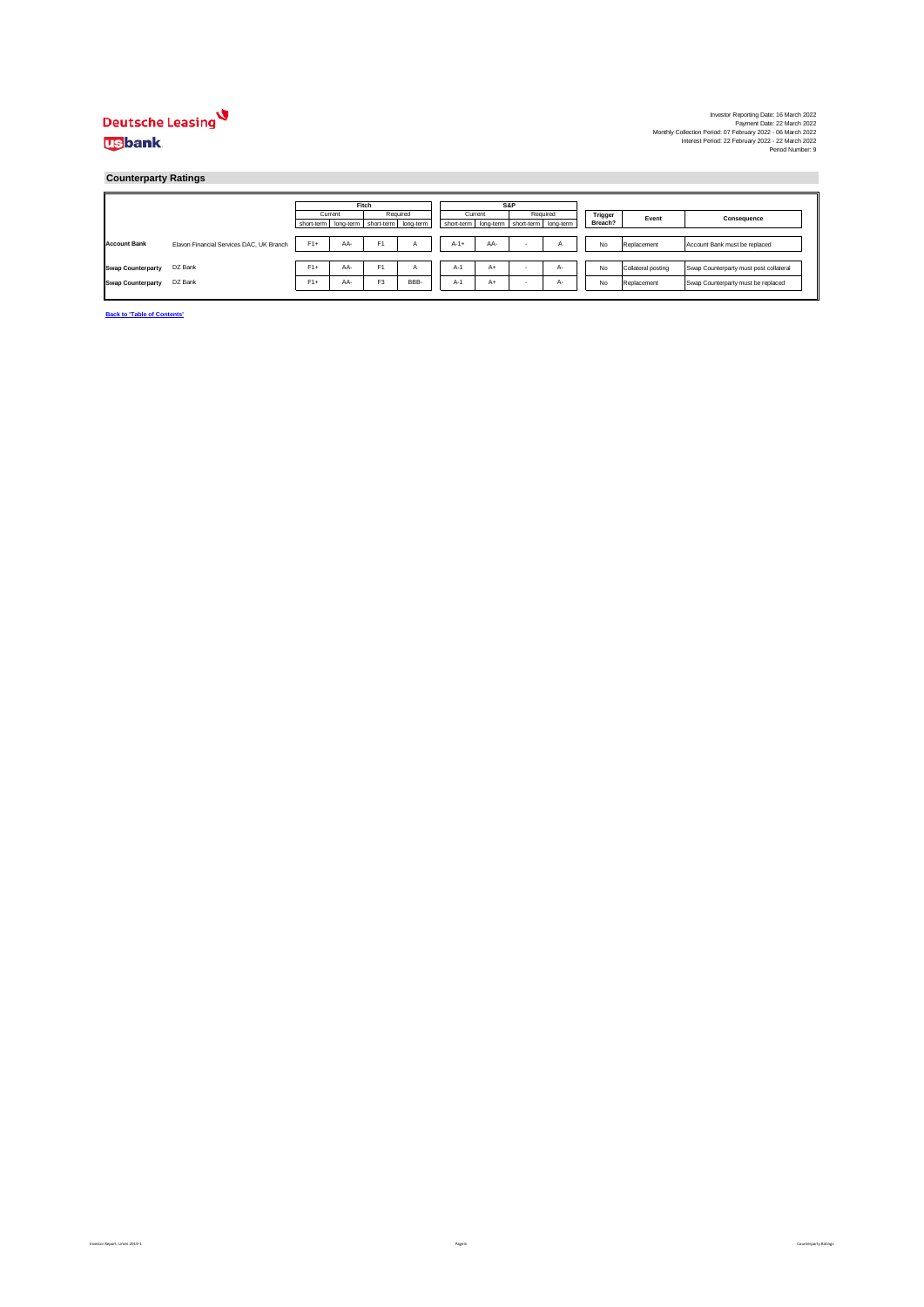Investor Reporting Date: 16 March 2022 Payment Date: 22 March 2022 Monthly Collection Period: 07 February 2022 - 06 March 2022 Interest Period: 22 February 2022 - 22 March 2022 Period Number: 9

**Notes**

|                                                                                                                                                                                                                    | <b>Class A Notes</b>     | <b>Class B Notes</b>   | Subordinated Loan    |
|--------------------------------------------------------------------------------------------------------------------------------------------------------------------------------------------------------------------|--------------------------|------------------------|----------------------|
| Rating at Closing - Fitch                                                                                                                                                                                          | AAA                      | not rated              | not rated            |
| Rating at Closing - S&P                                                                                                                                                                                            | AAA                      | not rated              | not rated            |
| <b>Final Maturity Date</b>                                                                                                                                                                                         | 22/09/2030               | 22/09/2030             | 22/09/2030           |
| <b>ISIN</b>                                                                                                                                                                                                        | XS2349275235             | n.a.                   | n.a.                 |
| Common Code                                                                                                                                                                                                        | 234927523                | n.a.                   | n.a.                 |
| Aggregate Outstanding Note Principal Amount (at Closing)                                                                                                                                                           | 588.200.000              | 61.800.000.00          | 3.250.000.00         |
| Number of Notes                                                                                                                                                                                                    | 5.882                    | $\overline{1}$         | n.a.                 |
| Denomination                                                                                                                                                                                                       | 100.000                  | n.a.                   | n.a.                 |
| Coupon Type                                                                                                                                                                                                        | Floating                 | Fixed                  | Fixed                |
| <b>Index Rate</b>                                                                                                                                                                                                  | 1 month Euribor          |                        |                      |
| Margin                                                                                                                                                                                                             | 0.70%                    | 1.00%                  | 1.50%                |
| Coupon                                                                                                                                                                                                             | 1 month Euribor $+0.70%$ | 1.00%                  | 1.50%                |
| <b>Issue Price</b>                                                                                                                                                                                                 | 100.842%                 | 100.000%               | n.a.                 |
| Dav Count Convention                                                                                                                                                                                               | Act/360                  | Act/360                | Act/360              |
| Rating currently - S&P                                                                                                                                                                                             | AAA                      | not rated              | not rated            |
|                                                                                                                                                                                                                    |                          |                        |                      |
| Interest amount due                                                                                                                                                                                                | 49.408.80                | 48.066.67<br>48.066.67 | 3.791.67<br>3.791.67 |
|                                                                                                                                                                                                                    |                          |                        |                      |
|                                                                                                                                                                                                                    | 49.408.80                |                        |                      |
|                                                                                                                                                                                                                    | 8.40                     | n.a.                   | n.a.                 |
| Interest amount paid<br>Interest amount paid - per EUR 100,000 denomination<br>Principal amount paid - per EUR 100,000 denomination                                                                                | 2.932.86                 | n.a.                   | n.a.                 |
| Total unpaid interest amount (beginning balance)                                                                                                                                                                   | 0.00                     | 0.00                   | 0.00                 |
|                                                                                                                                                                                                                    | 0.00                     | 0.00                   | 0.00                 |
|                                                                                                                                                                                                                    | 444,374,477.37           | 61.800.000.00          | 3.250.000.00         |
|                                                                                                                                                                                                                    | 17.251.099.12            | 0.00                   | 0.00                 |
| Total unpaid interest amount (ending balance)<br>Aggregate Outstanding Note Principal Amount (previous Payment Date)<br>Principal Payment<br>Aggregate Outstanding Note Principal Amount (on current Payment Date) | 427, 123, 378.25         | 61,800,000.00          | 3,250,000.00         |
|                                                                                                                                                                                                                    | 72.62%                   | 100.00%                | n.a.                 |
| Notes Factor<br>Credit Enhancement (at Closing)                                                                                                                                                                    | 10.01%                   | 0.50%                  | n.a.                 |

On any Payment Date following the Cut-Off Date on which the Aggregate Outstanding Portfolio Principal Amount represents less than 10 per cent of the Aggregate<br>Outstanding Portfolio Principal Amount as of the Initial Cut-O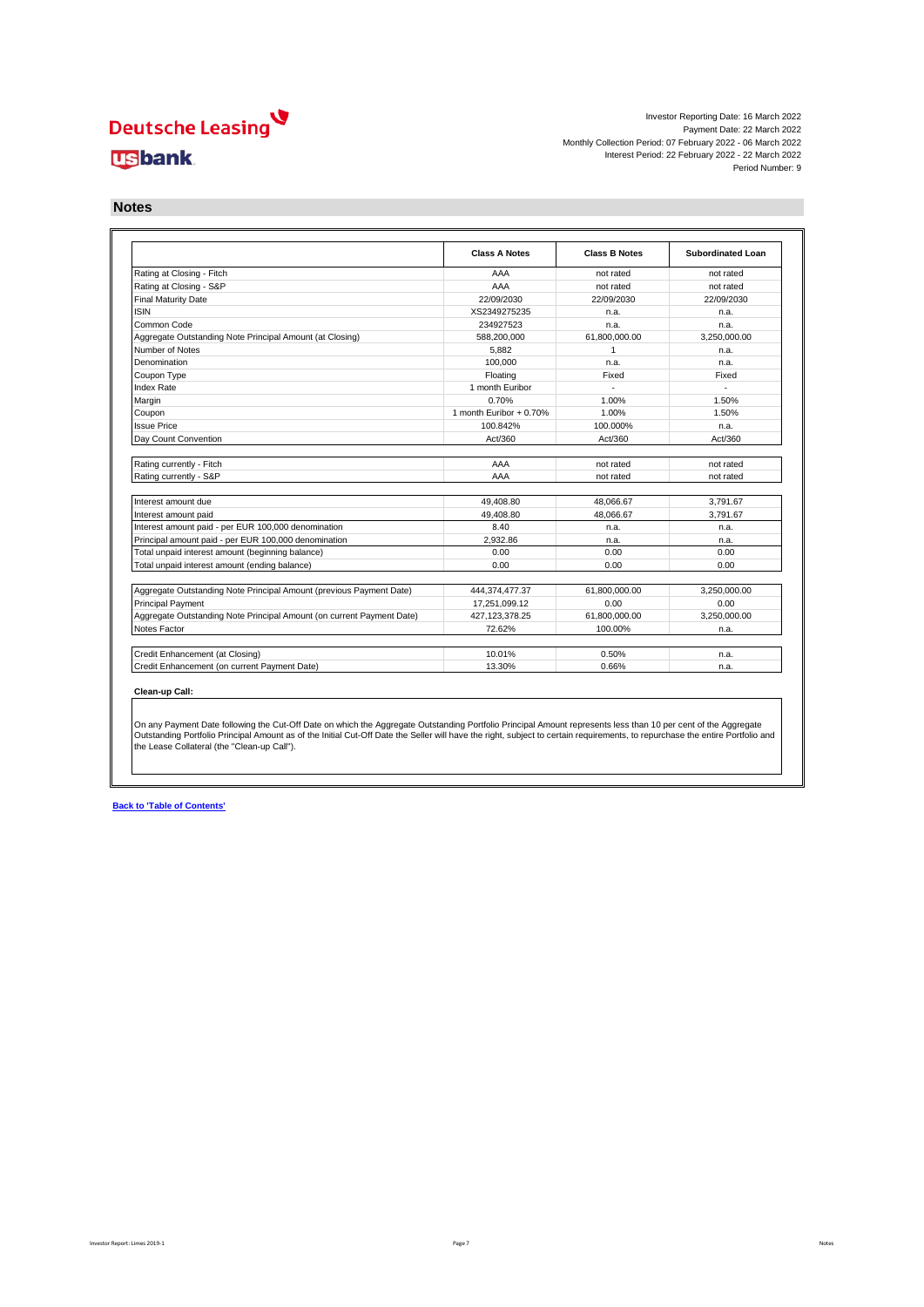

### **Issuer Accounts**

| <b>Distribution Account Ledger</b>                                                   |                  |
|--------------------------------------------------------------------------------------|------------------|
| Opening balance (before application of the PoP)                                      | 21,992,334.94    |
| - Amounts paid in the course of the PoP                                              | 21,992,334.94    |
| = Ending balance (after application of the PoP)                                      | 0.00             |
|                                                                                      |                  |
| <b>Liquidity Reserve Account Ledger</b>                                              |                  |
| Liquidity Reserve Required Amount (previous Payment Date)                            | 3,250,000.00     |
| Liquidity Reserve Required Amount (current Payment Date)                             | 3,250,000.00     |
| Opening balance (before application of the PoP)                                      | 3,250,000.00     |
| - Amounts paid to the Distribution Account Ledger                                    | 3,250,000.00     |
| + Amounts paid back to the Liquidity Reserve Account Ledger in the course of the PoP | 3,250,000.00     |
| $=$ Ending balance (after application of the PoP)                                    | 3,250,000.00     |
|                                                                                      |                  |
| <b>Commingling Reserve Account Ledger</b>                                            |                  |
| Opening balance (before application of the PoP)                                      | 3,764,422.19     |
| + Amounts paid by Deutsche Leasing to the Commingling Reserve Account Ledger         | 0.00             |
| - Amounts withdrawn to flow into the Available Distribution Amount                   | 0.00             |
| <b>Commingling Reserve Excess Amount</b>                                             | 1,767,209.49     |
| $=$ Ending balance (after application of the PoP)                                    | 1,997,212.70     |
| <b>Swap Cash Collateral Account</b>                                                  |                  |
| Opening balance                                                                      | 0.00             |
| - Amounts paid from the Issuer to the Swap Counterparty                              | 0.00             |
| + Amounts received by the Issuer from the Swap Counterparty                          | 0.00             |
| $=$ Ending balance (after application of the PoP)                                    | 0.00             |
|                                                                                      |                  |
| <b>Commingling Reserve Required Amount</b>                                           | 1,997,212.70     |
| Scheduled Collections for the following Collection Period                            | 16,932,566.43    |
| 0.25% of the Aggregate Outstanding Portfolio Principal Amount                        | 1,222,308.45     |
| <b>Commingling Reserve Reduction Amount</b>                                          | 16, 157, 662. 18 |
|                                                                                      |                  |
| <b>Commingling Reserve Reduction Amount</b>                                          | 16, 157, 662. 18 |
| (i) Aggregate Outstanding Portfolio Principal Amount                                 | 488,923,378.25   |
| (ii) difference, if positive, of (A) less (B)                                        | 3.30%            |
| (A)                                                                                  | 13.30%           |
| (B) Minimum Class A Credit Enhancement                                               | 10.00%           |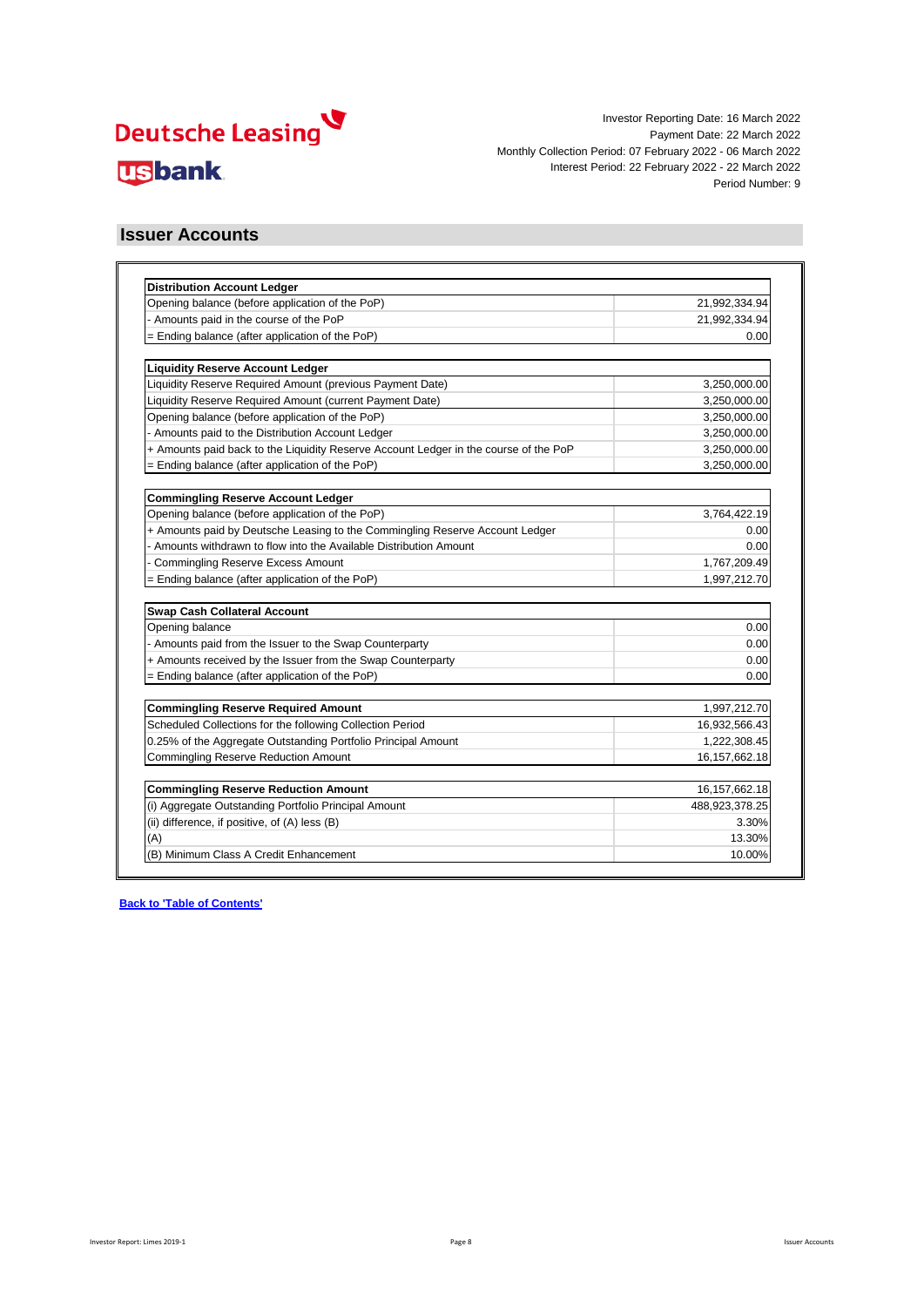Investor Reporting Date: 16 March 2022<br>Payment Date: 22 March 2022<br>Interest Period: 07 February 2022 - 06 March 2022<br>Interest Period: 22 February 2022 - 22 March 2022<br>Period Number: 9

#### **Swap**

| Swap Notional Amount<br>Swap Rate      | 444,374,477.37<br>$-0.4690%$     |
|----------------------------------------|----------------------------------|
|                                        |                                  |
| Issuer pays to Swap Counterparty       | $-162,097.93$                    |
| Issuer receives from Swap Counterparty | $-192,512.90$                    |
| Net Swap Payment                       | 30,414.96                        |
| Net Swap Receipt                       | 0.00                             |
| <b>Payment Date</b>                    | <b>Swap Notional Amount</b>      |
| $\overline{M}$ ar-22                   | 444,374,477.37                   |
| Apr-22                                 | 427,123,378.25                   |
| May-22                                 | 411,618,520.63                   |
| <b>Jun-22</b>                          | 395,888,457.83                   |
| Jul-22                                 | 380,212,128.35                   |
| Aug-22                                 | 364,609,290.43                   |
| Sep-22                                 | 349,127,733.22                   |
| Oct-22                                 | 334,134,743.49                   |
| <b>Nov-22</b>                          | 318,705,221.98                   |
| Dec-22                                 | 303,465,946.61                   |
| Jan-23                                 | 288,938,034.02                   |
| Feb-23                                 | 274,582,298.95                   |
| Mar-23<br>Apr-23                       | 259,918,732.02<br>245,115,262.00 |
| May-23                                 | 231,469,514.21                   |
| Jun-23                                 | 217,880,786.08                   |
| $Jul-23$                               | 204,083,060.31                   |
| Aug-23                                 | 190,749,543.43                   |
| $Sep-23$                               | 177,480,007.87                   |
| Oct-23                                 | 163,858,717.45                   |
| Nov-23                                 | 151,679,040.18                   |
| Dec-23                                 | 139,305,223.25                   |
| Jan-24                                 | 127,749,284.29                   |
| Feb-24                                 | 116,034,066.44                   |
| Mar-24                                 | 105,267,532.11                   |
| Apr-24                                 | 94,430,248.32                    |
| May-24                                 | 84,180,818.83                    |
| Jun-24                                 | 73,903,401.74                    |
| Jul-24<br>Aug-24                       | 63,631,379.10<br>53,618,103.09   |
| Sep-24                                 | 44,533,124.52                    |
| Oct-24                                 | 35,808,605.53                    |
| <b>Nov-24</b>                          | 27,657,764.48                    |
| Dec-24                                 | 19,974,944.22                    |
| Jan-25                                 | 12,625,267.40                    |
| Feb-25                                 | 5,564,077.20                     |
| Mar-25                                 | 0.00                             |
| Apr-25                                 | 0.00                             |
| May-25                                 | 0.00                             |
| Jun-25                                 | 0.00                             |
| Jul-25                                 | 0.00                             |
| Aug-25                                 | 0.00                             |
| Sep-25<br>Oct-25                       | 0.00<br>0.00                     |
| <b>Nov-25</b>                          | 0.00                             |
| <b>Dec-25</b>                          | 0.00                             |
| Jan-26                                 | 0.00                             |
| Feb-26                                 | 0.00                             |
| Mar-26                                 | 0.00                             |
| Apr-26                                 | 0.00                             |
| May-26                                 | 0.00                             |
| Jun-26                                 | 0.00                             |
| Jul-26                                 | 0.00                             |
| Aug-26                                 | 0.00                             |
| $Sep-26$                               | 0.00                             |
| Oct-26                                 | 0.00                             |
| <b>Nov-26</b>                          | 0.00                             |
| Dec-26                                 | 0.00                             |
| $Jan-27$                               | 0.00                             |
| Feb-27<br>Mar-27                       | 0.00<br>0.00                     |
| Apr-27                                 | 0.00                             |
| May-27                                 | 0.00                             |
| Jun-27                                 | 0.00                             |
| Jul-27                                 | 0.00                             |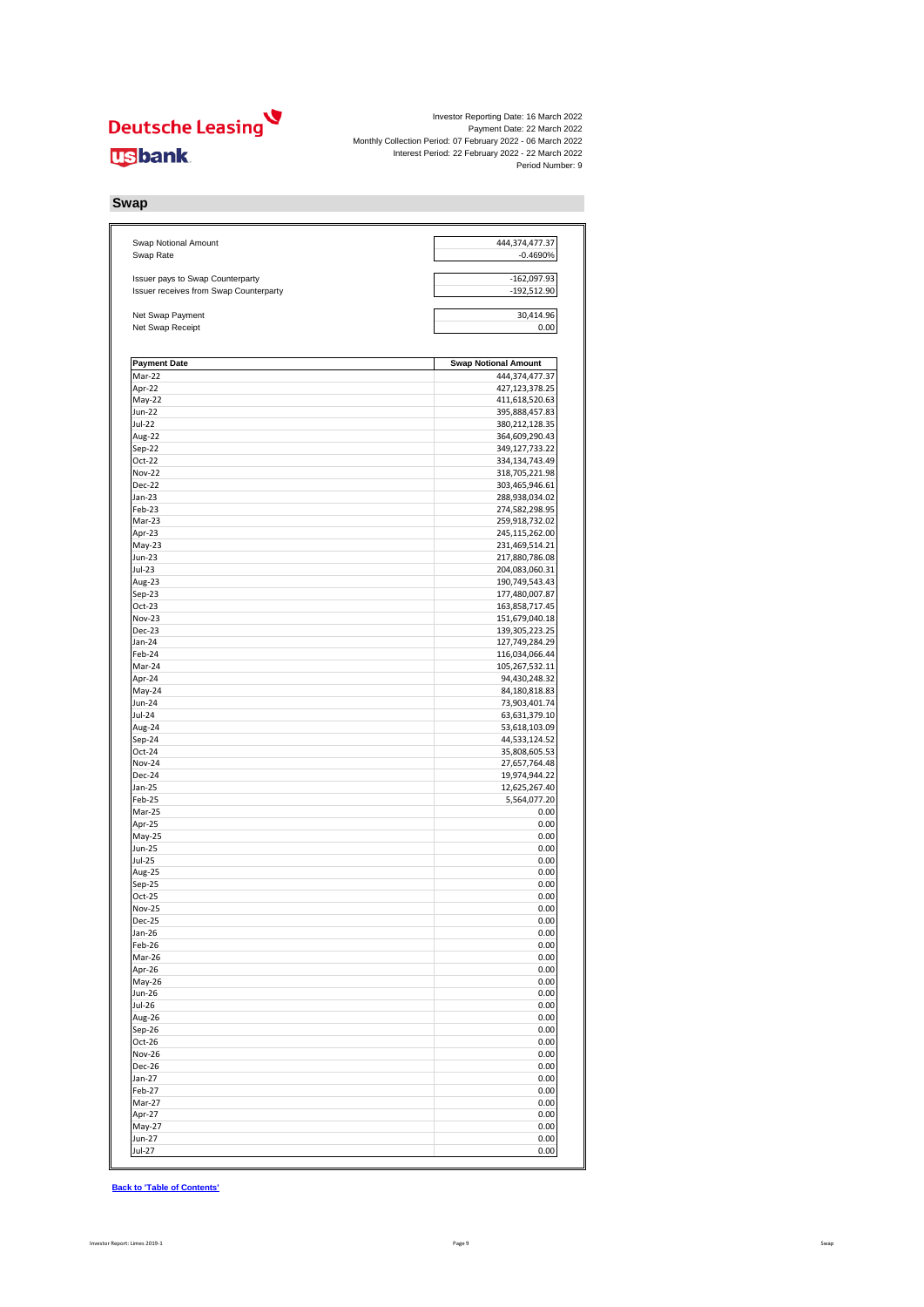# Deutsche Leasing

### **usbank**

| Investor Reporting Date: 16 March 2022                      |  |
|-------------------------------------------------------------|--|
| Payment Date: 22 March 2022                                 |  |
| Monthly Collection Period: 07 February 2022 - 06 March 2022 |  |
| Interest Period: 22 February 2022 - 22 March 2022           |  |
| Period Number: 9                                            |  |

### **Available Distribution Amount & Priority of Payments**

| (a) any Collections and Deemed Collections received or collected by the Servicer pursuant to the<br>Receivables Purchase Agreement during the relevant Collection Period immediately preceding<br>such Payment Date                                                                                                 | 18.742.334.94 |
|---------------------------------------------------------------------------------------------------------------------------------------------------------------------------------------------------------------------------------------------------------------------------------------------------------------------|---------------|
| (b) the amount standing to the credit of the Liquidity Reserve Account Ledger                                                                                                                                                                                                                                       | 3.250.000.00  |
| (c) the Net Swap Receipts                                                                                                                                                                                                                                                                                           | 0.00          |
| (d) the Enforcement Proceeds                                                                                                                                                                                                                                                                                        | 0.00          |
| (e) upon the occurrence of a Servicer Termination Event, the amounts standing to the credit of the<br>Commingling Reserve Account Ledger to the extent that the Servicer has, as of the relevant<br>Payment Date, failed to transfer to the Issuer any Collections in relation to the relevant Collection<br>Period | 0.00          |
| (f) any other amounts (if any) standing to the credit of the Distribution Account Ledger                                                                                                                                                                                                                            | 0.00          |
| <b>Available Distribution Amount</b>                                                                                                                                                                                                                                                                                | 21.992.334.94 |

| <b>Principal Redemption</b>                                                      |                |
|----------------------------------------------------------------------------------|----------------|
| Aggregate Outstanding Portfolio Principal Amount                                 | 488.923.378.25 |
| Aggregate Outstanding Note Principal Amount of all Notes (previous Payment Date) | 506.174.477.37 |
| Required Principal Redemption Amount                                             | 17.251.099.12  |
| Class A Principal Redemption Amount                                              | 17.251.099.12  |
| Class B Principal Redemption Amount                                              | 0.00           |
| Subordinated Loan Redemption Amount                                              | 0.00           |

Enforcement Event No

|                                                                                                                                                                                                                                                                                                                                                                             |               |               | <b>Available Distribution</b> |           |
|-----------------------------------------------------------------------------------------------------------------------------------------------------------------------------------------------------------------------------------------------------------------------------------------------------------------------------------------------------------------------------|---------------|---------------|-------------------------------|-----------|
| <b>Pre-Enforcement Priority of Payments</b>                                                                                                                                                                                                                                                                                                                                 | Due           | Paid          | Amount remaining              | Shortfall |
|                                                                                                                                                                                                                                                                                                                                                                             |               |               | 21.992.334.94                 |           |
| (a) any due and payable Statutory Claims                                                                                                                                                                                                                                                                                                                                    | 1.231.46      | 1.231.46      | 21.991.103.48                 | 0.00      |
| (b) any due and payable Trustee Expenses                                                                                                                                                                                                                                                                                                                                    | 0.00          | 0.00          | 21,991,103.48                 | 0.00      |
| (c) any due and payable Administrative Expenses                                                                                                                                                                                                                                                                                                                             | 10.346.96     | 10.346.96     | 21,980,756.52                 | 0.00      |
| (d) any due and payable Servicing Fee to the Servicer                                                                                                                                                                                                                                                                                                                       | 0.00          | 0.00          | 21.980.756.52                 | 0.00      |
| (e) any due and payable Net Swap Payments and swap termination payments under the Swap<br>Agreement to the Swap Counterparty (provided that the Swap Counterparty is not the defaulting<br>party (as defined in the Swap Agreement) and there has been no termination of the Swap<br>Agreement (due to a termination event relating to the Swap Counterparty's downgrade)); | 30.414.96     | 30.414.96     | 21,950,341.56                 | 0.00      |
| (f) any due and payable Class A Interest Amount on the Class A Notes, plus any Interest Shortfall of<br>the Class A Notes                                                                                                                                                                                                                                                   | 49.408.80     | 49.408.80     | 21,900,932.76                 | 0.00      |
| (q) the Liquidity Reserve Required Amount to the Liquidity Reserve Account Ledger                                                                                                                                                                                                                                                                                           | 3.250.000.00  | 3.250.000.00  | 18.650.932.76                 | 0.00      |
| (h) the Class A Principal Redemption Amount in respect of the redemption of the Class A Notes<br>until the Aggregate Outstanding Note Principal Amount of the Class A Notes is reduced to zero                                                                                                                                                                              | 17.251.099.12 | 17,251,099.12 | 1,399,833.64                  | 0.00      |
| (i) any due and payable Class B Interest Amount on the Class B Note, plus any Interest Shortfall of<br>the Class B Note                                                                                                                                                                                                                                                     | 48.066.67     | 48.066.67     | 1,351,766.97                  | 0.00      |
| (i) the Class B Principal Redemption Amount in respect of the redemption of the Class B Note until<br>the Aggregate Outstanding Note Principal Amount of the Class B Note is reduced to zero                                                                                                                                                                                | 0.00          | 0.00          | 1,351,766.97                  | 0.00      |
| (k) in or towards payment of the Subordinated Swap Amount                                                                                                                                                                                                                                                                                                                   | 0.00          | 0.00          | 1.351.766.97                  | 0.00      |
| (I) any due and payable Subordinated Loan Interest, including any Subordinated Loan Interest<br>Shortfall Amount                                                                                                                                                                                                                                                            | 3.791.67      | 3.791.67      | 1,347,975.30                  | 0.00      |
| (m) the Subordinated Loan Redemption Amount in respect of the redemption of the Subordinated<br>Loan until the Subordinated Loan is reduced to zero.                                                                                                                                                                                                                        | 0.00          | 0.00          | 1,347,975.30                  | 0.00      |
| (n) any Excess Value to the Seller                                                                                                                                                                                                                                                                                                                                          | 1.347.975.30  | 1.347.975.30  | 0.00                          | 0.00      |

Sum of payments: 21,992,334.94

| <b>Due</b> | Paid             | Amount remaining | Shortfall |
|------------|------------------|------------------|-----------|
|            |                  | 0.00             |           |
| 0.00       | 0.00             | 0.00             | 0.00      |
| 0.00       | 0.00             | 0.00             | 0.00      |
| 0.00       | 0.00             | 0.00             | 0.00      |
| 0.00       | 0.00             | 0.00             | 0.00      |
| 0.00       | 0.00             | 0.00             | 0.00      |
| 0.00       | 0.00             | 0.00             | 0.00      |
| 0.00       | 0.00             | 0.00             | 0.00      |
| 0.00       | 0.00             | 0.00             | 0.00      |
| 0.00       | 0.00             | 0.00             | 0.00      |
| 0.00       | 0.00             | 0.00             | 0.00      |
| 0.00       | 0.00             | 0.00             | 0.00      |
| 0.00       | 0.00             | 0.00             | 0.00      |
| 0.00       | 0.00             | 0.00             | 0.00      |
|            |                  |                  |           |
|            | Sum of payments: | 0.00             |           |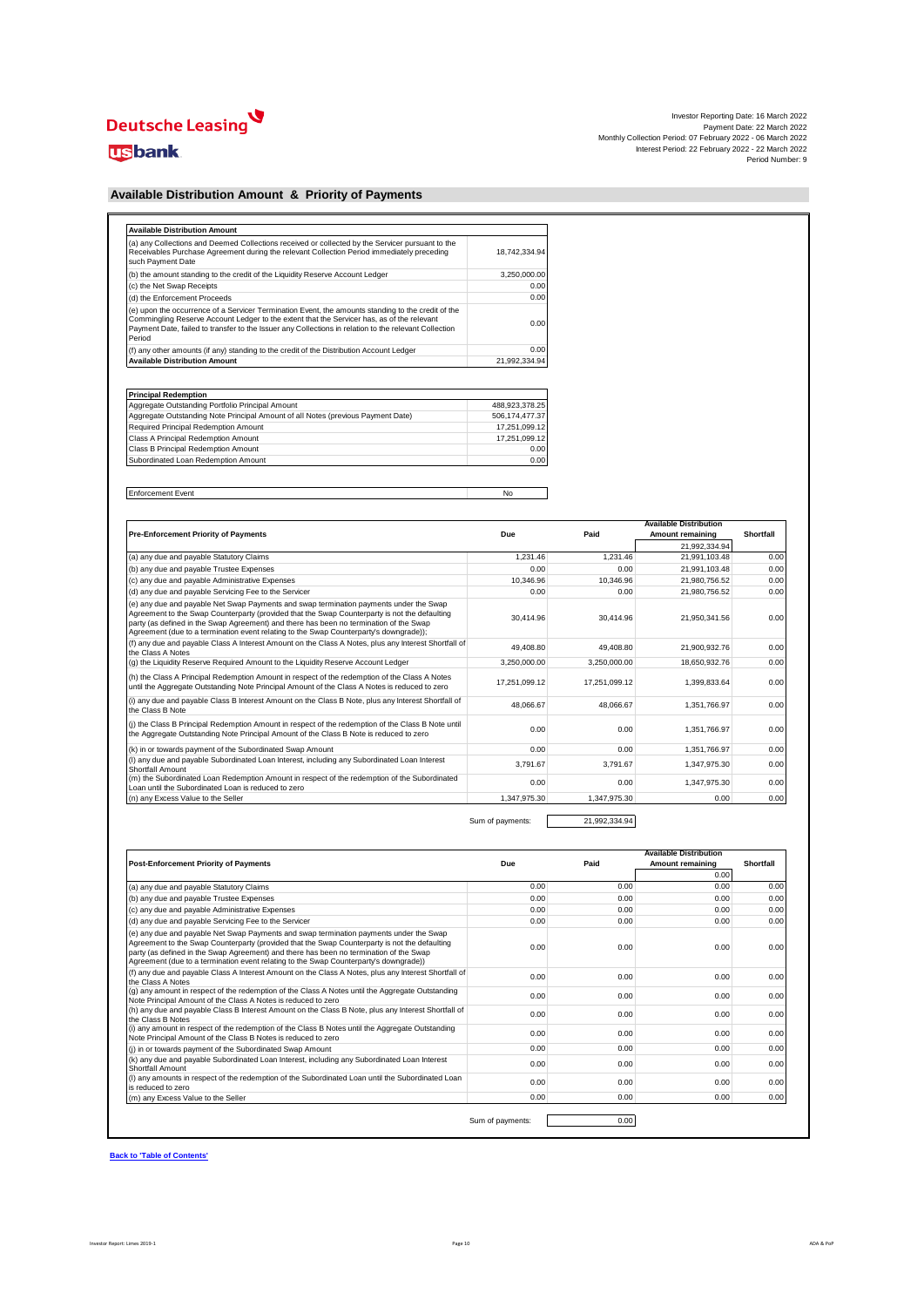Investor Reporting Date: 16 March 2022<br>Payment Date: 22 March 2022<br>Monthly Collection Period: 07 February 2022 - 06 March 202<br>Interest Period: 22 February 2022 - 06 March 2022<br>Period Number: 9

#### **Risk Retention**

| <b>Credit Enhancement - at Closing</b>                                                                                                                                                                                                                                                                                                                                                                                                                                                                                                                                                                                                                                                                                                                                                                                                                                                                                                                                                | <b>Size</b><br>(in EUR)         | <b>Credit Enhancement</b><br>(in EUR) | <b>Credit Enhancement</b><br>(in %) | <b>Attachment Point</b><br>(in %) |
|---------------------------------------------------------------------------------------------------------------------------------------------------------------------------------------------------------------------------------------------------------------------------------------------------------------------------------------------------------------------------------------------------------------------------------------------------------------------------------------------------------------------------------------------------------------------------------------------------------------------------------------------------------------------------------------------------------------------------------------------------------------------------------------------------------------------------------------------------------------------------------------------------------------------------------------------------------------------------------------|---------------------------------|---------------------------------------|-------------------------------------|-----------------------------------|
| Class A Notes                                                                                                                                                                                                                                                                                                                                                                                                                                                                                                                                                                                                                                                                                                                                                                                                                                                                                                                                                                         | 588,200,000.00                  | 65,050,000.00                         | 10.01%                              | 9.51%                             |
| Class B Notes                                                                                                                                                                                                                                                                                                                                                                                                                                                                                                                                                                                                                                                                                                                                                                                                                                                                                                                                                                         | 61,800,000.00                   | 3.250.000.00                          | 0.50%                               | 0.00%                             |
| Subordinated Loan                                                                                                                                                                                                                                                                                                                                                                                                                                                                                                                                                                                                                                                                                                                                                                                                                                                                                                                                                                     | 3.250.000.00                    |                                       |                                     |                                   |
| Credit Enhancement - on current Payment Date                                                                                                                                                                                                                                                                                                                                                                                                                                                                                                                                                                                                                                                                                                                                                                                                                                                                                                                                          | Size<br>(in EUR)                | <b>Credit Enhancement</b><br>(in EUR) | <b>Credit Enhancement</b><br>(in %) | <b>Attachment Point</b><br>(in %) |
| Class A Notes                                                                                                                                                                                                                                                                                                                                                                                                                                                                                                                                                                                                                                                                                                                                                                                                                                                                                                                                                                         | 427.123.378.25                  | 65,050,000.00                         | 13.30%                              | 12.64%                            |
| Class B Notes                                                                                                                                                                                                                                                                                                                                                                                                                                                                                                                                                                                                                                                                                                                                                                                                                                                                                                                                                                         | 61,800,000.00                   | 3,250,000.00                          | 0.66%                               | 0.00%                             |
| Subordinated Loan                                                                                                                                                                                                                                                                                                                                                                                                                                                                                                                                                                                                                                                                                                                                                                                                                                                                                                                                                                     | 3.250.000.00                    |                                       |                                     |                                   |
| Retention of net economic interest                                                                                                                                                                                                                                                                                                                                                                                                                                                                                                                                                                                                                                                                                                                                                                                                                                                                                                                                                    | <b>Total amount</b><br>(in EUR) | Retention<br>(in %)                   |                                     |                                   |
| Class B Notes                                                                                                                                                                                                                                                                                                                                                                                                                                                                                                                                                                                                                                                                                                                                                                                                                                                                                                                                                                         |                                 | 61,800,000.00                         |                                     |                                   |
| Subordinated Loan                                                                                                                                                                                                                                                                                                                                                                                                                                                                                                                                                                                                                                                                                                                                                                                                                                                                                                                                                                     |                                 | 3.250.000.00                          |                                     |                                   |
| <b>Retention by the Seller</b>                                                                                                                                                                                                                                                                                                                                                                                                                                                                                                                                                                                                                                                                                                                                                                                                                                                                                                                                                        | 65.050.000.00                   | 13.30%                                |                                     |                                   |
| Deutsche Leasing Sparkassen AG & Co. KG - in its capacity as Seller, as Subordinated Lender and as "originator" within the meaning of the Securitisation<br>Regulation - will retain for the life of the Transaction a material net economic interest of not less than 5 per cent. in the Transaction in accordance with article 6                                                                                                                                                                                                                                                                                                                                                                                                                                                                                                                                                                                                                                                    |                                 |                                       |                                     |                                   |
| paragraph (3)(d) of the Securitisation Regulation. The Seller will (i) retain, on an ongoing basis until the earlier of the redemption of the Class A Notes in full and<br>the Final Maturity Date, the Class B Note, in its capacity as Class B Note Purchaser, and (ii) retain, in its capacity as Subordinated Lender, on an ongoing basis<br>until the earlier of the redemption of the Class A Notes in full and the Final Maturity Date, a first loss tranche constituted by the claim for repayment of a loan<br>advance in an initial principal amount of EUR 3,250,000 (the "Subordinated Loan") made available by the Subordinated Lender to the Issuer under the<br>Subordinated Loan Agreement as of the Closing Date so that the sum of the aggregate principal amount of the Class B Notes and the principal amount of the<br>Subordinated Loan is equal to at least 5 per cent. of the nominal amount of the "securitised exposures" (i.e. the Purchased Receivables). |                                 |                                       |                                     |                                   |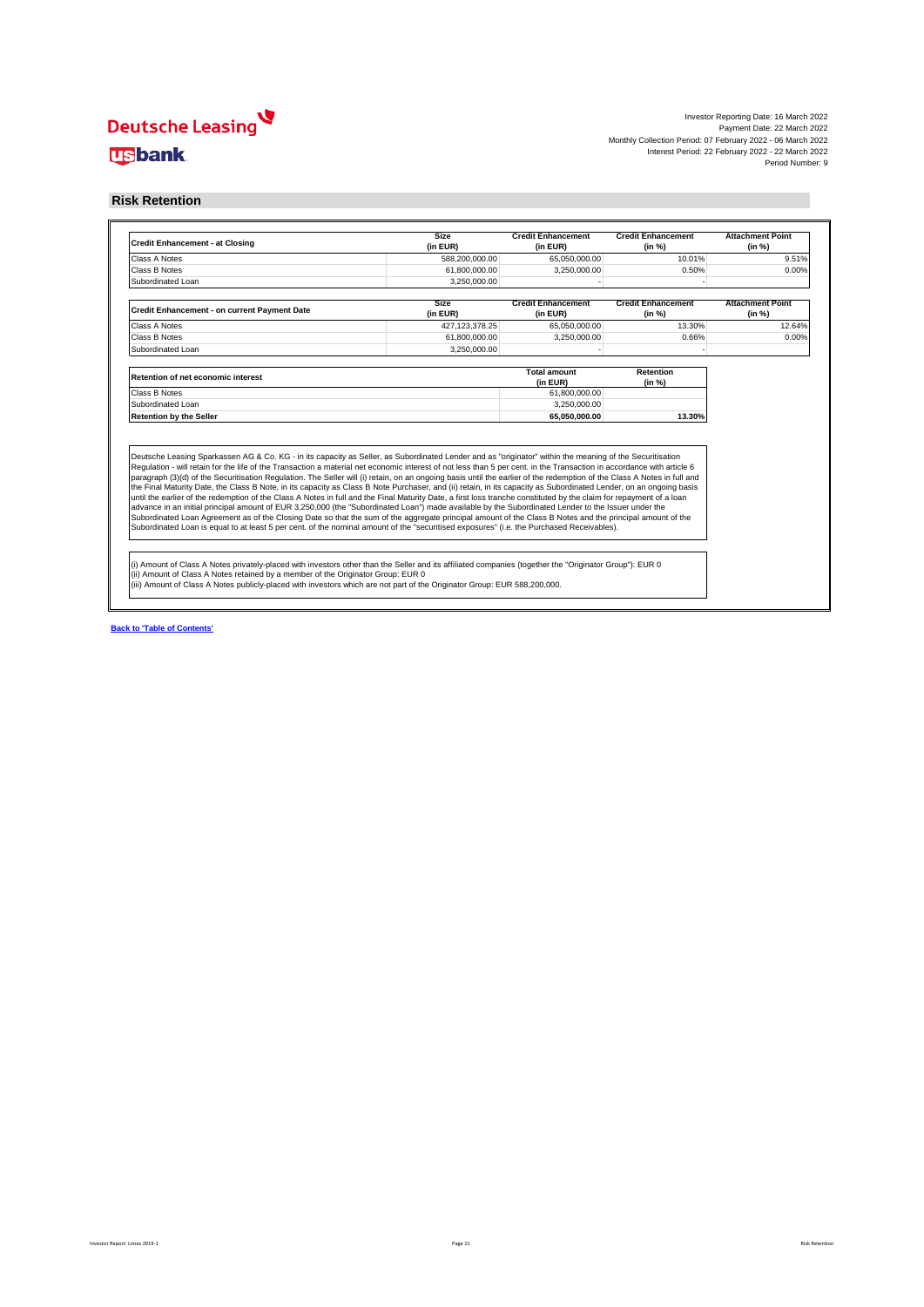

### **Collection Report**

| Aggregate Outstanding Portfolio Principal Amount (previous Cut-Off Date)                            | 506, 174, 477. 37 |
|-----------------------------------------------------------------------------------------------------|-------------------|
|                                                                                                     |                   |
| <b>Collections</b>                                                                                  | 18,742,334.94     |
| Interest                                                                                            | 1,627,711.22      |
| Recoveries (from Defaulted Receivables)                                                             | 0.00              |
| Principal prepayments                                                                               | 1,784,383.98      |
| Scheduled principal                                                                                 | 15,330,239.74     |
|                                                                                                     |                   |
| <b>Deemed Collections</b>                                                                           | 0.00              |
| (a) any Purchased Receivable is not an Eligible Receivable                                          | 0.00              |
| (b) the Outstanding Principal Amount of a Purchased Receivable is reduced as a result of a Dilution | 0.00              |
| (c) any Purchased Receivable is affected by any defences or objections or any other counter claims  | 0.00              |
| (d) any Representations and Warranties prove to have been incorrect                                 | 0.00              |
| <b>Defaulted Receivables</b>                                                                        | 136,475.40        |
|                                                                                                     |                   |
| Aggregate Outstanding Portfolio Principal Amount (current Cut-Off Date)                             | 488,923,378.25    |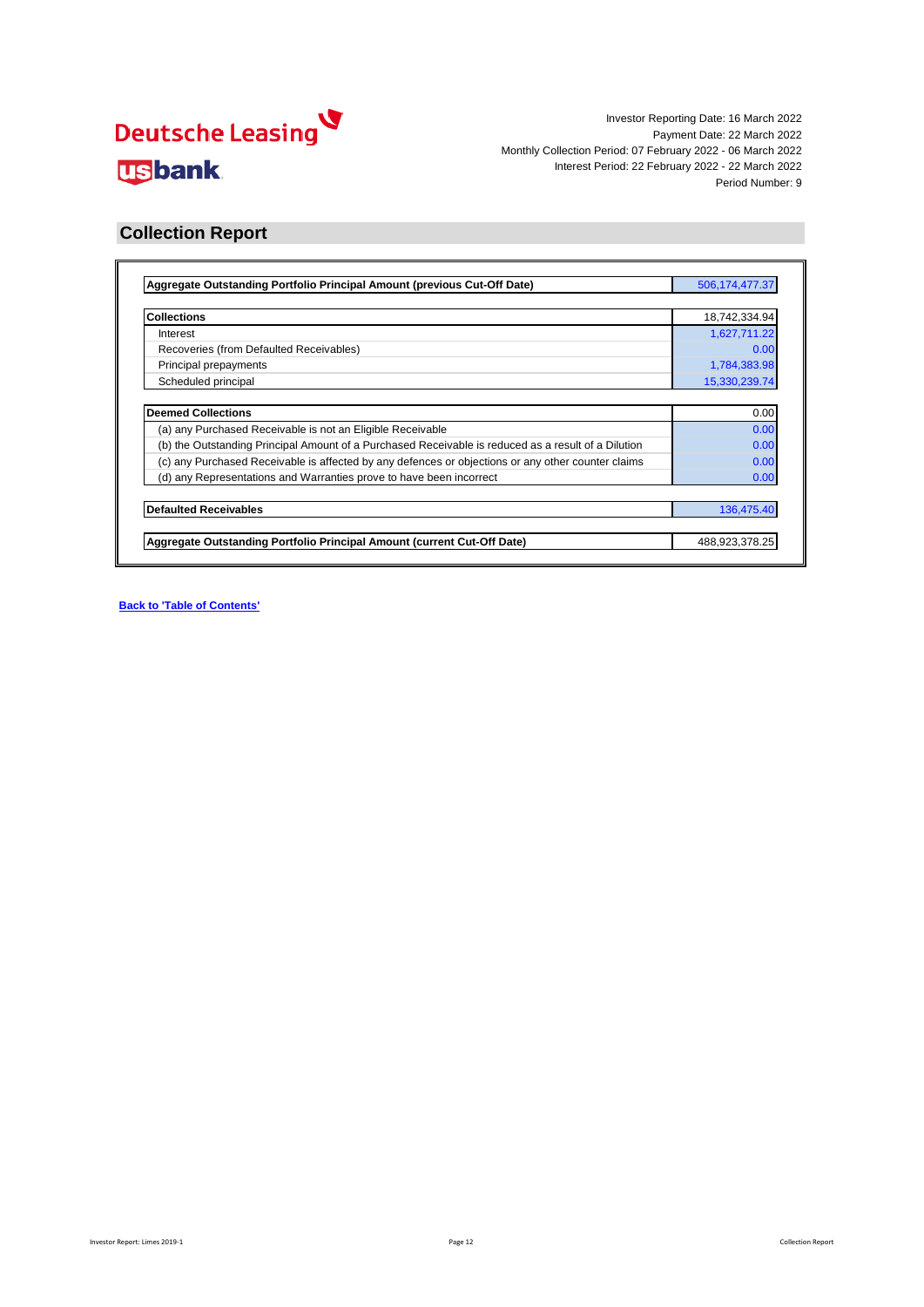## <mark>لا</mark><br>لايتا Usbank

**Back to 'Table of Contents'**

**Examples the second of the Studies of the Studies of the Studies of the Studies of the Studies of the Studies**<br>
Mark Channel Studies and Studies and Studies and Studies and Studies and Studies and Studies and Studies and

| Period                  | Cut-Off Date      | Accresse Outstanding<br>Portfolio Principal<br>Amount | Реадиусмета  | SMM   | CPR.   | <b>Number of</b><br>Defaulted<br>Contracto | <b>Detaults</b>    | <b>Cumulative Defaults</b> | Cursulative<br><b>Default Rate</b> | <b>Recoveries</b> | Cumulative<br>Recoveries | Cursulative<br>Recovery Rate | Period                   | Cus-Off Day |
|-------------------------|-------------------|-------------------------------------------------------|--------------|-------|--------|--------------------------------------------|--------------------|----------------------------|------------------------------------|-------------------|--------------------------|------------------------------|--------------------------|-------------|
|                         | 07062021          | 649-999-999-2                                         |              |       |        |                                            |                    |                            |                                    |                   |                          |                              | n.                       | 0706/202    |
| $\sim$                  | 06/07/2021        | 400 KW 268 2                                          | 609-7041     | 0.071 | oam    |                                            | 54,642.04          | 56,697.09                  | diets                              | $\sim$            |                          | 0.009                        | $\sim$                   | 06/07/202   |
| $\mathbf{r}$            | 06/08/2021        | 616.158.377.5                                         | 1,722,5241   | 0.27% | 3.23%  |                                            | 4,999.94           | 66,080.28                  | opth                               | 36016             | 1.000.00                 | 5.801                        | $\alpha$                 | 06/08/202   |
|                         | 06/09/2021        | \$98,290,576.7                                        | 1,639,825.8  | 0.277 | 3.15%  |                                            | <b>GAGGES</b>      | 200,707.28                 | open                               | 669.9             | 4.822.87                 | 2,09%                        |                          | 06/09/202   |
| ٠                       | 06/10/2021        | <b>CAR CCV CAT-1</b>                                  | 9,986,629.3  | 0.405 | 4,69%  |                                            | <b>NATIONAL KI</b> | 491,006.38                 | open                               | conc              | 10.165.43                | 2.079                        |                          | 06/10/202   |
| s                       | 06/11/2021        | \$59,411,637.7                                        | <b>COLOR</b> | 0.96% | 10,89% |                                            | 79.924.74          | 670,831.12                 | A hope                             | 00 <sup>2</sup>   | 10.165.43                | 1,79%                        | $\epsilon$               | 09/11/202   |
|                         | 06/12/2021        | Set Sto Stal                                          | 2.104.900    | 0.389 | 4.429  |                                            | 242791.90          | 813.622.95                 | 0.12%                              |                   | 10.165.43                | 1209                         |                          | 09/12/2022  |
| $\mathcal{F}$           | 06/01/2022        | \$23,432,486.5                                        | 2.607.711.2  | 0.485 | sand   |                                            | 244.923.19         | 1.059.545.14               | 0.19%                              | $\mathbf{A}$      | 10.165.43                | con                          | $\mathbf{r}$             | 06/01/202   |
|                         | 06/02/2022        | 506.174.07.3                                          | 1.501.203.61 | A 989 | san    |                                            | 4337400            | 1.492.205.14               | 0.22%                              | $\mathbf{A}$      | 10.165.43                | con                          |                          | 06/02/202   |
| ٠                       | 06/03/2022        | 408.923.378.2                                         | 1,784,923.9  | 0.35% | 4.55%  |                                            | 126-0540           | 1.629.761.54               | 0.25%                              |                   | 10.165.43                | 0.62%                        |                          | 06/03/202   |
| 10                      | 06/06/2022        |                                                       |              |       |        |                                            |                    |                            |                                    |                   |                          |                              | $50 -$                   | 06/04/202   |
| $\mathbf{H}$            | 06/05/2022        |                                                       |              |       |        |                                            |                    |                            |                                    |                   |                          |                              | $\overline{\mathbf{a}}$  | 06/05/202   |
| 12                      | 06/06/2022        |                                                       |              |       |        |                                            |                    |                            |                                    |                   |                          |                              | 12                       | 06/06/202   |
| 12                      | ourcrosss         |                                                       |              |       |        |                                            |                    |                            |                                    |                   |                          |                              | 13                       | 06/07/202   |
| 14                      | 06/08/2022        |                                                       |              |       |        |                                            |                    |                            |                                    |                   |                          |                              | $\overline{a}$           | 06/08/202   |
| 15                      | 06/09/2022        |                                                       |              |       |        |                                            |                    |                            |                                    |                   |                          |                              | k6                       | 06/09/202   |
| 16                      | 06/10/2022        |                                                       |              |       |        |                                            |                    |                            |                                    |                   |                          |                              | $^{4}$                   | 09/10/2022  |
| $\overline{a}$          | 06/11/2022        |                                                       |              |       |        |                                            |                    |                            |                                    |                   |                          |                              | $\overline{a}$           | 0911202     |
| 1k                      | 06/12/2022        |                                                       |              |       |        |                                            |                    |                            |                                    |                   |                          |                              | <b>KG</b>                | 09/12/2022  |
| 19                      | outegeza          |                                                       |              |       |        |                                            |                    |                            |                                    |                   |                          |                              | 19                       | 06/01/202   |
| on.                     | nemoranos         |                                                       |              |       |        |                                            |                    |                            |                                    |                   |                          |                              | $\sim$                   | 06/02/202   |
| $_{21}$                 | 06/03/2023        |                                                       |              |       |        |                                            |                    |                            |                                    |                   |                          |                              | $\overline{11}$          | 06/03/202   |
| w                       | nancreos          |                                                       |              |       |        |                                            |                    |                            |                                    |                   |                          |                              | $^{42}$                  | 06/04/202   |
| $^{46}$                 | nemonen           |                                                       |              |       |        |                                            |                    |                            |                                    |                   |                          |                              | w                        | 06/05/202   |
| 24                      | nemeranns         |                                                       |              |       |        |                                            |                    |                            |                                    |                   |                          |                              | 24                       | 06/06/202   |
| $\overline{\mathbf{x}}$ | numerous          |                                                       |              |       |        |                                            |                    |                            |                                    |                   |                          |                              | ĸ                        | 06/07/202   |
| $\mathbf{a}$            | nemeranos         |                                                       |              |       |        |                                            |                    |                            |                                    |                   |                          |                              | <b>M</b>                 | 06/08/202   |
| 27                      | nemeters          |                                                       |              |       |        |                                            |                    |                            |                                    |                   |                          |                              | 27                       | 06/09/202   |
| $^{46}$                 | 06/10/2023        |                                                       |              |       |        |                                            |                    |                            |                                    |                   |                          |                              | $^{16}$                  | 09/10/202   |
| $^{46}$                 | novement          |                                                       |              |       |        |                                            |                    |                            |                                    |                   |                          |                              | th.                      | 09/11/202   |
| 20                      | 06/12/2023        |                                                       |              |       |        |                                            |                    |                            |                                    |                   |                          |                              | 20                       | 09/12/2022  |
| $^{2}$                  | <b>GENERATION</b> |                                                       |              |       |        |                                            |                    |                            |                                    |                   |                          |                              | s.                       | 06/01/202   |
| $^{46}$                 | nemoranou.        |                                                       |              |       |        |                                            |                    |                            |                                    |                   |                          |                              | w                        | 06/02/202   |
| $\mathbf{z}$            | 06/03/2024        |                                                       |              |       |        |                                            |                    |                            |                                    |                   |                          |                              | 22                       | 06/03/202   |
| $^{44}$                 | <b>GENERAL</b>    |                                                       |              |       |        |                                            |                    |                            |                                    |                   |                          |                              | $^{44}$                  | 06/04/202   |
| ×                       | 06/05/2024        |                                                       |              |       |        |                                            |                    |                            |                                    |                   |                          |                              | 36                       | 06/05/202   |
| $\mathbf{a}$            | 06/06/2024        |                                                       |              |       |        |                                            |                    |                            |                                    |                   |                          |                              | $\mathbf{a}$             | 06/06/202   |
| $42^{\circ}$            | nextendos.        |                                                       |              |       |        |                                            |                    |                            |                                    |                   |                          |                              | 42                       | 06/07/202   |
| $\mathbf{a}$            | 06/08/2024        |                                                       |              |       |        |                                            |                    |                            |                                    |                   |                          |                              | 28                       | 06/08/202   |
| 3h                      | nemeters.         |                                                       |              |       |        |                                            |                    |                            |                                    |                   |                          |                              | $^{46}$                  | 06/09/202   |
| an.                     | <b>GENERAL</b>    |                                                       |              |       |        |                                            |                    |                            |                                    |                   |                          |                              | $\mathbf{a}$             | 09/10/202   |
| 41                      | 06/11/2024        |                                                       |              |       |        |                                            |                    |                            |                                    |                   |                          |                              | 41                       | 0911202     |
| $\alpha$                | 06/12/2024        |                                                       |              |       |        |                                            |                    |                            |                                    |                   |                          |                              | 42                       | 09/12/2020  |
| ×.                      | <b>GAME/WOOD</b>  |                                                       |              |       |        |                                            |                    |                            |                                    |                   |                          |                              | $\mathbf{r}$             | 06/01/202   |
| 44                      | ourceses          |                                                       |              |       |        |                                            |                    |                            |                                    |                   |                          |                              | 44                       | 06/02/202   |
| es.                     | nemannos          |                                                       |              |       |        |                                            |                    |                            |                                    |                   |                          |                              | 45                       | 06/03/202   |
| $^{46}$                 | newww.            |                                                       |              |       |        |                                            |                    |                            |                                    |                   |                          |                              | 46                       | 06/04/202   |
| $\sigma$                | 06/05/2026        |                                                       |              |       |        |                                            |                    |                            |                                    |                   |                          |                              | $\mathbf{a}$             | 06/05/202   |
| $\alpha$                | 06/06/2026        |                                                       |              |       |        |                                            |                    |                            |                                    |                   |                          |                              | $\overline{a}$           | 06/06/202   |
| 49                      | newproves.        |                                                       |              |       |        |                                            |                    |                            |                                    |                   |                          |                              | 49                       | 06/07/202   |
| s.                      | 06/08/2026        |                                                       |              |       |        |                                            |                    |                            |                                    |                   |                          |                              | c.                       | 06/08/202   |
| 61                      | nemannos.         |                                                       |              |       |        |                                            |                    |                            |                                    |                   |                          |                              | <b>KK</b>                | 06/09/202   |
| 62                      | nowwane.          |                                                       |              |       |        |                                            |                    |                            |                                    |                   |                          |                              | 52                       | 09/10/2020  |
| ss                      | 06/11/2025        |                                                       |              |       |        |                                            |                    |                            |                                    |                   |                          |                              | c.                       | 09/11/2020  |
| 64                      | 06/12/2026        |                                                       |              |       |        |                                            |                    |                            |                                    |                   |                          |                              | 64                       | 09/12/2020  |
| $_{\alpha}$             | new resea         |                                                       |              |       |        |                                            |                    |                            |                                    |                   |                          |                              | $_{\alpha}$              | 06/01/202   |
| $\overline{\mathbf{a}}$ | 06/02/2026        |                                                       |              |       |        |                                            |                    |                            |                                    |                   |                          |                              | $\overline{\mathcal{L}}$ | 06/02/202   |
| $\sigma$                | nemotion          |                                                       |              |       |        |                                            |                    |                            |                                    |                   |                          |                              | $\sigma$                 | 06/03/202   |
| se                      | 06/06/2026        |                                                       |              |       |        |                                            |                    |                            |                                    |                   |                          |                              | sa                       | 06/04/202   |
| $\alpha$                | nemonine          |                                                       |              |       |        |                                            |                    |                            |                                    |                   |                          |                              | <b>CG</b>                | 06/06/2006  |
| 60                      | 06/06/2026        |                                                       |              |       |        |                                            |                    |                            |                                    |                   |                          |                              | 60                       | 06/06/202   |
|                         |                   |                                                       |              |       |        |                                            |                    |                            |                                    |                   |                          |                              |                          |             |

**Performance Performance**

|    |                                |                                                        | <b>PKEPATMENIX</b> |                |            |                                                             | <b>DEFAULIN</b>   |                            |                                    |            | <b>KECOVERIES</b>        |                              |                               |                          |                                               |                               |                                      |                                    |                             |                 |              | <b>DELINQUENCIES</b> |           |                  |              |             |              |                          |
|----|--------------------------------|--------------------------------------------------------|--------------------|----------------|------------|-------------------------------------------------------------|-------------------|----------------------------|------------------------------------|------------|--------------------------|------------------------------|-------------------------------|--------------------------|-----------------------------------------------|-------------------------------|--------------------------------------|------------------------------------|-----------------------------|-----------------|--------------|----------------------|-----------|------------------|--------------|-------------|--------------|--------------------------|
|    | Cut-Off Date                   | Approgate Outstanding<br>Portfolio Principal<br>Amount | Progayments        | SMM            | CPR        | Number of<br>Defaulted<br><b><i><u><u>WATER</u></u></i></b> | Detaults          | <b>Cumulative Defaults</b> | Cursulative<br><b>Default Rate</b> | Recoveries | Cumulative<br>Recoveries | Cursulative<br>Recovery Rate | Period                        | Cus-Off Date             | Not delinquent                                | 1-30 days                     | 21-60 days                           | 61-90 days                         | 91-120 days                 | 121-150 days    | $> 150$ days | Not delinquent       | 1-30 days | 3140 days        | 61-98 days   | 91-120 days | 121-150 days | > 150 days               |
|    | 07/06/2021                     | 649-998-99                                             |                    |                |            |                                                             |                   |                            |                                    |            |                          |                              |                               | consumer.                |                                               |                               |                                      |                                    |                             |                 |              |                      |           |                  |              |             |              |                          |
|    | 06/07/2021                     | 400 KW 2681                                            | <b>ANA MALINA</b>  | - 0.02%        | CONTROL    |                                                             | <b>CEANNA</b>     | 59,997.09                  | A Balti                            |            |                          | 0.006                        | $\sim$                        | commons.                 | 49940064099                                   | O 4700 ONA                    |                                      |                                    |                             |                 |              | 99.6%                | o.es.     | 0.0%             | 0.0%         | ops.        | 0.0%         | 0.0%                     |
|    | 06/08/2021                     | 616.158.377                                            | 1,732,524.0        | 0.27%          | 3.22%      |                                                             | \$260.            | 66,080.29                  | cors.                              | 3,600      | 3,869.58                 | 5,96%                        | $\rightarrow$                 | 06/08/2021               | <b>CAS DOG OF</b>                             | 2.272.160.                    |                                      |                                    |                             |                 |              | 99.6%                | o.es.     | 0.0%             | 0.0%         | ops.        | 0.0%         | 0.0%                     |
|    | 06/09/2021                     | \$98,760,576                                           | 1,609,825.8        | 0.27%          | $A$ of the |                                                             |                   | 230,707.28                 | cons                               |            | 4.822.87                 | 2.09                         | $\overline{\phantom{a}}$      | 06/09/2021               | 600 400 197                                   | 2153, 611.1                   | <b>ALCOHOL:</b>                      |                                    |                             |                 |              | 99.6%                | 0.4%      | 0.0%             | 0.0%         | 0.0%        | 0.0%         | $-48$                    |
|    | 06/10/2021                     | Can CCV Call                                           | 0.000 020 39       | <b>COMMENT</b> | 4,60%      |                                                             |                   | 491-006-00                 | ODM'S                              |            | 10,500.43                | 1025                         | $\overline{a}$                | developpe                |                                               |                               |                                      |                                    |                             |                 |              | 99.9%                | ASK.      | cos              | ABC          | AM6         | ons.         | 40%                      |
|    | 06/11/2021                     | 559,411,637                                            | 5.546.523.54       | 0.96%          | 10,89%     |                                                             | 79,9243           | 670,831.12                 | opes.                              |            | 10,165.43                | 1.799                        | $\sim$                        | 09/11/2021               | <b>GOLDSMAN</b>                               | 2790.611                      | 32.98                                |                                    | 29.236                      |                 |              | 99.9%                | 0.5%      | cos              | 0.0%         | ozni        | apts.        | 0.0%                     |
|    | northwater                     | <b>Carl Call Call 1</b>                                | 0-14039-0-120-2    |                | 4.400      |                                                             | <b>Ask Mar</b>    | 913-032-06                 | 0.12%                              |            | 10,500.43                | 14.04                        | <b>ALC</b>                    | CONTROLLER               | Chang's price                                 | 100.077.0                     | 66-999 KG                            | <b>CARDON</b>                      |                             | <b>SA CECAR</b> |              | 99.9%                | AAN.      | AMK <sup>1</sup> | AM.          | AM.         | am.          | $-0.05$<br>$\frac{1}{2}$ |
|    | 06/01/2022                     | DEA 17A 210                                            | 002255.00          | 0.48%          | $-6.60\%$  |                                                             |                   | 1.059.549.14               | 0.19%                              |            | 10.165.43                | com                          | $\overline{ }$                | 0601002                  | <b>Can one of</b>                             |                               |                                      |                                    |                             |                 |              | 99.4%                | AGK.      | 0.15             | 0.0%         | 02%         | O.OSC        |                          |
|    | 06/02/2022<br>numeroso         | <b>SALVALOR</b><br>408 979 978 9                       | <b>Continued</b>   | 0.29%          | 4.94       |                                                             | <b>ANADIAN</b>    | 1.000.000.14               | A Vite<br>6106                     |            | 10,300.03<br>10,500.03   | 449                          | $\sim$                        | constructs               | <b>CONTRACTOR</b><br>00/09/002 823 502 504 64 | <b>SAKAST</b><br>1.544.474.00 | <b>KAT-2021</b><br><b>AN ANALISE</b> | <b>CONTRACTOR</b><br><b>ANAHAN</b> | <b>AA AFA</b><br>100.004.67 |                 | 54947.67     | \$9.65               | A SAL     | Addis.           | A.M.         | AM6         | 0.0%<br>nm.  | cos.                     |
|    | newwww.                        |                                                        | 1,794,993,99 0,35% |                | A 10%      |                                                             | <b>CONTRACTOR</b> | 1,629,761.54               |                                    |            |                          |                              | $\sim$<br><b>SOFT</b>         | GEOMETERS                |                                               |                               |                                      |                                    |                             |                 |              | 49.05                | A ME      | AMG.             | <b>CARDO</b> | C-MAL       |              | $-605$                   |
|    | nemotions.                     |                                                        |                    |                |            |                                                             |                   |                            |                                    |            |                          |                              | $-44$                         | constrato                |                                               |                               |                                      |                                    |                             |                 |              |                      |           |                  |              |             |              |                          |
|    | 06/06/2022                     |                                                        |                    |                |            |                                                             |                   |                            |                                    |            |                          |                              | $\rightarrow$                 | nungerous-               |                                               |                               |                                      |                                    |                             |                 |              |                      |           |                  |              |             |              |                          |
|    | ourchass:                      |                                                        |                    |                |            |                                                             |                   |                            |                                    |            |                          |                              | $-12$                         | 06/07/2022               |                                               |                               |                                      |                                    |                             |                 |              |                      |           |                  |              |             |              |                          |
|    | 06/08/2022                     |                                                        |                    |                |            |                                                             |                   |                            |                                    |            |                          |                              | $-54$                         | 06/08/2022               |                                               |                               |                                      |                                    |                             |                 |              |                      |           |                  |              |             |              |                          |
|    | numeroso                       |                                                        |                    |                |            |                                                             |                   |                            |                                    |            |                          |                              | $-45$                         | nungerous-               |                                               |                               |                                      |                                    |                             |                 |              |                      |           |                  |              |             |              |                          |
|    | 06/10/2022                     |                                                        |                    |                |            |                                                             |                   |                            |                                    |            |                          |                              | 19                            | 09/10/2022               |                                               |                               |                                      |                                    |                             |                 |              |                      |           |                  |              |             |              |                          |
| œ. | 06/11/2022                     |                                                        |                    |                |            |                                                             |                   |                            |                                    |            |                          |                              | 17                            | 09/11/2022               |                                               |                               |                                      |                                    |                             |                 |              |                      |           |                  |              |             |              |                          |
|    | nervicence                     |                                                        |                    |                |            |                                                             |                   |                            |                                    |            |                          |                              | $-48$                         | developed                |                                               |                               |                                      |                                    |                             |                 |              |                      |           |                  |              |             |              |                          |
|    | 06/01/2023                     |                                                        |                    |                |            |                                                             |                   |                            |                                    |            |                          |                              | 199                           | 06/01/2023               |                                               |                               |                                      |                                    |                             |                 |              |                      |           |                  |              |             |              |                          |
|    | 06/02/2023                     |                                                        |                    |                |            |                                                             |                   |                            |                                    |            |                          |                              | $20 -$                        | 06/02/2023               |                                               |                               |                                      |                                    |                             |                 |              |                      |           |                  |              |             |              |                          |
|    | 06/03/2023                     |                                                        |                    |                |            |                                                             |                   |                            |                                    |            |                          |                              | 21                            | 06/03/2023               |                                               |                               |                                      |                                    |                             |                 |              |                      |           |                  |              |             |              |                          |
|    | 06/062023                      |                                                        |                    |                |            |                                                             |                   |                            |                                    |            |                          |                              | <b>AN</b>                     | 06/04/2023               |                                               |                               |                                      |                                    |                             |                 |              |                      |           |                  |              |             |              |                          |
|    | outscopp                       |                                                        |                    |                |            |                                                             |                   |                            |                                    |            |                          |                              | $\overline{\mathbf{a}}$       | nunciona)                |                                               |                               |                                      |                                    |                             |                 |              |                      |           |                  |              |             |              |                          |
| u  | 06/06/2023                     |                                                        |                    |                |            |                                                             |                   |                            |                                    |            |                          |                              | 24                            | 06/06/2023               |                                               |                               |                                      |                                    |                             |                 |              |                      |           |                  |              |             |              |                          |
|    | 06/07/2023                     |                                                        |                    |                |            |                                                             |                   |                            |                                    |            |                          |                              |                               | 06/07/2023               |                                               |                               |                                      |                                    |                             |                 |              |                      |           |                  |              |             |              |                          |
|    | 06/08/2023                     |                                                        |                    |                |            |                                                             |                   |                            |                                    |            |                          |                              | ×                             | 06080023                 |                                               |                               |                                      |                                    |                             |                 |              |                      |           |                  |              |             |              |                          |
|    | 06/09/2023                     |                                                        |                    |                |            |                                                             |                   |                            |                                    |            |                          |                              | 27                            | 06/08/2023               |                                               |                               |                                      |                                    |                             |                 |              |                      |           |                  |              |             |              |                          |
|    | 06/10/2023                     |                                                        |                    |                |            |                                                             |                   |                            |                                    |            |                          |                              | <b>Abb</b>                    | 09/10/2023               |                                               |                               |                                      |                                    |                             |                 |              |                      |           |                  |              |             |              |                          |
|    | distances.                     |                                                        |                    |                |            |                                                             |                   |                            |                                    |            |                          |                              | $\rightarrow$                 | 00110302                 |                                               |                               |                                      |                                    |                             |                 |              |                      |           |                  |              |             |              |                          |
|    | 06/12/2023<br><b>GENERATOR</b> |                                                        |                    |                |            |                                                             |                   |                            |                                    |            |                          |                              | 30<br>$\overline{44}$         | 09/12/2023<br>GEORGINA   |                                               |                               |                                      |                                    |                             |                 |              |                      |           |                  |              |             |              |                          |
|    | 06/02/2024                     |                                                        |                    |                |            |                                                             |                   |                            |                                    |            |                          |                              | $\rightarrow$                 | 06032024                 |                                               |                               |                                      |                                    |                             |                 |              |                      |           |                  |              |             |              |                          |
|    |                                |                                                        |                    |                |            |                                                             |                   |                            |                                    |            |                          |                              | 44.                           |                          |                                               |                               |                                      |                                    |                             |                 |              |                      |           |                  |              |             |              |                          |
|    | 06/03/2024<br><b>GENERAL</b>   |                                                        |                    |                |            |                                                             |                   |                            |                                    |            |                          |                              | $-34$                         | 09/03/2024<br>COOM TOTAL |                                               |                               |                                      |                                    |                             |                 |              |                      |           |                  |              |             |              |                          |
|    | 06/05/2024                     |                                                        |                    |                |            |                                                             |                   |                            |                                    |            |                          |                              | 36                            | 09/05/2024               |                                               |                               |                                      |                                    |                             |                 |              |                      |           |                  |              |             |              |                          |
|    | 06/06/2024                     |                                                        |                    |                |            |                                                             |                   |                            |                                    |            |                          |                              | 26                            | 06/06/2024               |                                               |                               |                                      |                                    |                             |                 |              |                      |           |                  |              |             |              |                          |
|    | nemorana.                      |                                                        |                    |                |            |                                                             |                   |                            |                                    |            |                          |                              | $\overline{v}$                | Gordonia                 |                                               |                               |                                      |                                    |                             |                 |              |                      |           |                  |              |             |              |                          |
|    | 06/08/2024                     |                                                        |                    |                |            |                                                             |                   |                            |                                    |            |                          |                              | $-28$                         | 06/08/2024               |                                               |                               |                                      |                                    |                             |                 |              |                      |           |                  |              |             |              |                          |
|    | 06/09/2024                     |                                                        |                    |                |            |                                                             |                   |                            |                                    |            |                          |                              | $29 -$                        | 06/09/2024               |                                               |                               |                                      |                                    |                             |                 |              |                      |           |                  |              |             |              |                          |
|    | <b>GENERAL</b>                 |                                                        |                    |                |            |                                                             |                   |                            |                                    |            |                          |                              | -an-                          | CONTROLL                 |                                               |                               |                                      |                                    |                             |                 |              |                      |           |                  |              |             |              |                          |
|    | 06/11/2024                     |                                                        |                    |                |            |                                                             |                   |                            |                                    |            |                          |                              | 45                            | 09/15/2024               |                                               |                               |                                      |                                    |                             |                 |              |                      |           |                  |              |             |              |                          |
|    | 06/12/2024                     |                                                        |                    |                |            |                                                             |                   |                            |                                    |            |                          |                              | 42                            | 09/12/2024               |                                               |                               |                                      |                                    |                             |                 |              |                      |           |                  |              |             |              |                          |
|    | outstates                      |                                                        |                    |                |            |                                                             |                   |                            |                                    |            |                          |                              | 42                            | 06/01/2025               |                                               |                               |                                      |                                    |                             |                 |              |                      |           |                  |              |             |              |                          |
|    | ourgeges.                      |                                                        |                    |                |            |                                                             |                   |                            |                                    |            |                          |                              | A                             | 06/02/2025               |                                               |                               |                                      |                                    |                             |                 |              |                      |           |                  |              |             |              |                          |
|    | 06/03/2025                     |                                                        |                    |                |            |                                                             |                   |                            |                                    |            |                          |                              | 45                            | 06/03/2025               |                                               |                               |                                      |                                    |                             |                 |              |                      |           |                  |              |             |              |                          |
|    | 06/06/2025                     |                                                        |                    |                |            |                                                             |                   |                            |                                    |            |                          |                              | $49 -$                        | 06/04/2025               |                                               |                               |                                      |                                    |                             |                 |              |                      |           |                  |              |             |              |                          |
|    | outscapes                      |                                                        |                    |                |            |                                                             |                   |                            |                                    |            |                          |                              | $\overline{a}$                | 06/06/2025               |                                               |                               |                                      |                                    |                             |                 |              |                      |           |                  |              |             |              |                          |
|    | 06/06/2025                     |                                                        |                    |                |            |                                                             |                   |                            |                                    |            |                          |                              | 48                            | 06/06/2025               |                                               |                               |                                      |                                    |                             |                 |              |                      |           |                  |              |             |              |                          |
|    | newproves.                     |                                                        |                    |                |            |                                                             |                   |                            |                                    |            |                          |                              | 49                            | commons.                 |                                               |                               |                                      |                                    |                             |                 |              |                      |           |                  |              |             |              |                          |
|    | 06/08/2025<br>06/09/2025       |                                                        |                    |                |            |                                                             |                   |                            |                                    |            |                          |                              | SO <sub>1</sub><br>$\epsilon$ | 06/08/2025<br>0609/2025  |                                               |                               |                                      |                                    |                             |                 |              |                      |           |                  |              |             |              |                          |
|    | 06/10/2025                     |                                                        |                    |                |            |                                                             |                   |                            |                                    |            |                          |                              | 62                            | 09/10/2025               |                                               |                               |                                      |                                    |                             |                 |              |                      |           |                  |              |             |              |                          |
|    | 06/11/2025                     |                                                        |                    |                |            |                                                             |                   |                            |                                    |            |                          |                              | 69                            | 09/11/2025               |                                               |                               |                                      |                                    |                             |                 |              |                      |           |                  |              |             |              |                          |
|    | normed.                        |                                                        |                    |                |            |                                                             |                   |                            |                                    |            |                          |                              | $\sim$                        | Germany.                 |                                               |                               |                                      |                                    |                             |                 |              |                      |           |                  |              |             |              |                          |
|    | 06/01/2026                     |                                                        |                    |                |            |                                                             |                   |                            |                                    |            |                          |                              | $\frac{95}{26}$               | 06/01/2026               |                                               |                               |                                      |                                    |                             |                 |              |                      |           |                  |              |             |              |                          |
|    | 06/02/2026                     |                                                        |                    |                |            |                                                             |                   |                            |                                    |            |                          |                              | <b>SA</b>                     | 09/02/2029               |                                               |                               |                                      |                                    |                             |                 |              |                      |           |                  |              |             |              |                          |
|    | numerous.                      |                                                        |                    |                |            |                                                             |                   |                            |                                    |            |                          |                              | $-$                           | commons                  |                                               |                               |                                      |                                    |                             |                 |              |                      |           |                  |              |             |              |                          |
|    | construction.                  |                                                        |                    |                |            |                                                             |                   |                            |                                    |            |                          |                              | <b>CO</b>                     | 06/04/2026               |                                               |                               |                                      |                                    |                             |                 |              |                      |           |                  |              |             |              |                          |
|    | nemonneg                       |                                                        |                    |                |            |                                                             |                   |                            |                                    |            |                          |                              | 59                            | nencrime                 |                                               |                               |                                      |                                    |                             |                 |              |                      |           |                  |              |             |              |                          |
|    | 06/06/2026                     |                                                        |                    |                |            |                                                             |                   |                            |                                    |            |                          |                              | 60                            | 06/06/2026               |                                               |                               |                                      |                                    |                             |                 |              |                      |           |                  |              |             |              |                          |
|    |                                |                                                        |                    |                |            |                                                             |                   |                            |                                    |            |                          |                              |                               |                          |                                               |                               |                                      |                                    |                             |                 |              |                      |           |                  |              |             |              |                          |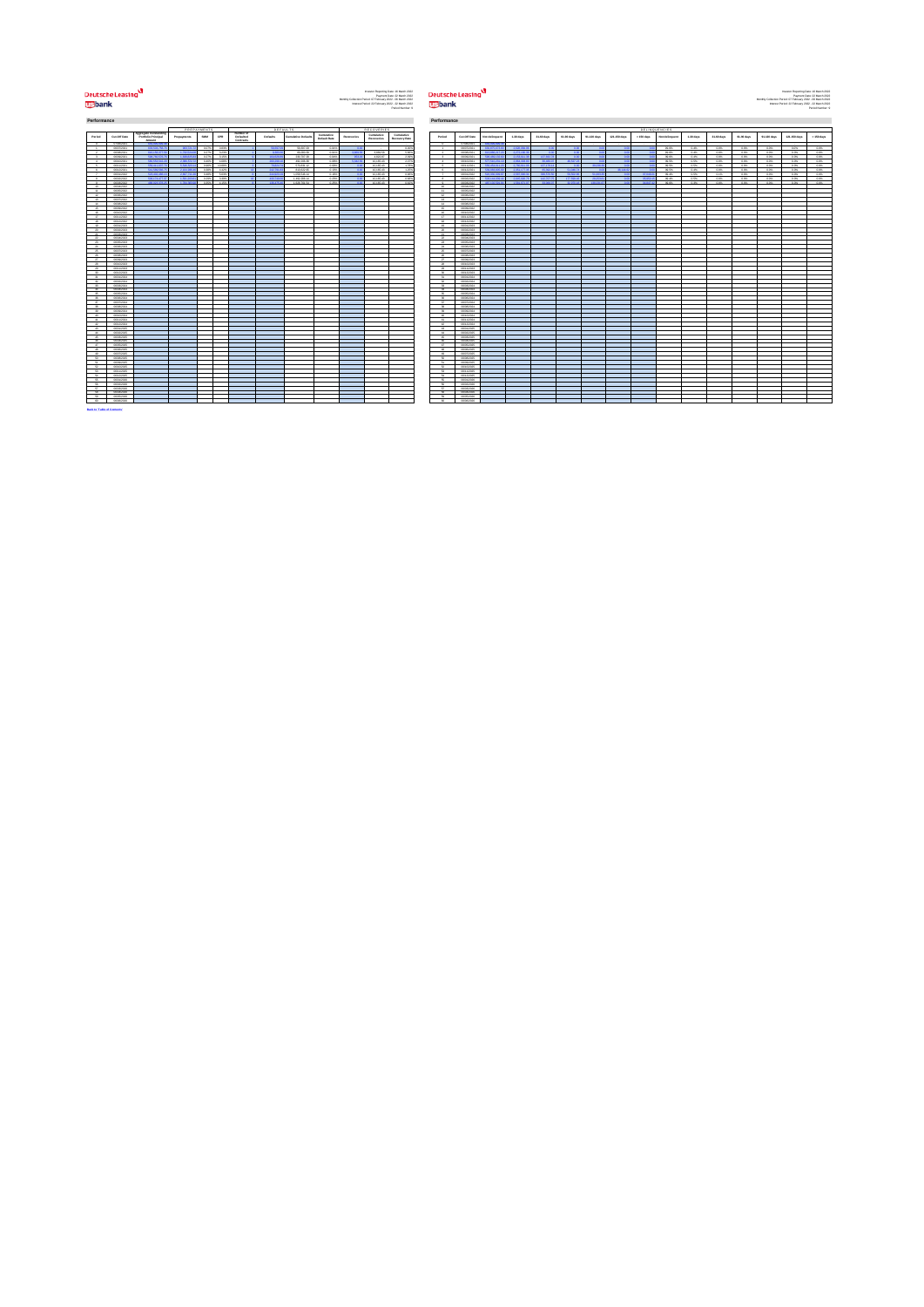

### **Amortisation Schedule**

| Period | <b>Cut-Off Date</b> | <b>Aggregate Outstanding Portfolio</b><br><b>Principal Amount</b> | Amortisation                 |
|--------|---------------------|-------------------------------------------------------------------|------------------------------|
| 0      | 06/03/2022          | 488,923,378.25                                                    | 0.00                         |
| 1      | 06/04/2022          | 473,418,520.63                                                    | 15,504,857.62                |
| 2      | 06/05/2022          | 457,688,457.83                                                    | 15,730,062.80                |
| 3      | 06/06/2022          | 442,012,128.35                                                    | 15,676,329.48                |
| 4      | 06/07/2022          | 426,409,290.43                                                    | 15,602,837.92                |
| 5      | 06/08/2022          | 410,927,733.22                                                    | 15,481,557.21                |
| 6      | 06/09/2022          | 395,934,743.49                                                    | 14,992,989.73                |
| 7      | 06/10/2022          | 380,505,221.98                                                    | 15,429,521.51                |
| 8      | 06/11/2022          | 365,265,946.61                                                    | 15,239,275.37                |
| 9      | 06/12/2022          | 350,738,034.02                                                    | 14,527,912.59                |
| 10     | 06/01/2023          | 336,382,298.95                                                    | 14,355,735.07                |
| 11     | 06/02/2023          | 321,718,732.02                                                    | 14,663,566.93                |
| 12     | 06/03/2023          | 306,915,262.00                                                    | 14,803,470.02                |
| 13     | 06/04/2023          | 293,269,514.21                                                    | 13,645,747.79                |
| 14     | 06/05/2023          | 279,680,786.08                                                    | 13,588,728.13                |
| 15     | 06/06/2023          | 265,883,060.31                                                    | 13,797,725.77                |
| 16     | 06/07/2023          | 252,549,543.43                                                    | 13,333,516.88                |
| 17     | 06/08/2023          | 239,280,007.87                                                    | 13,269,535.56                |
| 18     | 06/09/2023          | 225,658,717.45                                                    | 13,621,290.42                |
| 19     | 06/10/2023          | 213,479,040.18                                                    | 12,179,677.27                |
| 20     | 06/11/2023          | 201, 105, 223. 25                                                 | 12,373,816.93                |
| 21     | 06/12/2023          | 189,549,284.29                                                    | 11,555,938.96                |
| 22     | 06/01/2024          | 177,834,066.44                                                    | 11,715,217.85                |
| 23     | 06/02/2024          | 167,067,532.11                                                    | 10,766,534.33                |
| 24     | 06/03/2024          | 156,230,248.32                                                    | 10,837,283.79                |
| 25     | 06/04/2024          | 145,980,818.83                                                    | 10,249,429.49                |
| 26     | 06/05/2024          | 135,703,401.74                                                    | 10,277,417.09                |
| 27     | 06/06/2024          | 125,431,379.10                                                    | 10,272,022.64                |
| 28     | 06/07/2024          | 115,418,103.09                                                    | 10,013,276.01                |
| 29     | 06/08/2024          | 106,333,124.52                                                    | 9,084,978.57                 |
| 30     | 06/09/2024          | 97,608,605.53                                                     | 8,724,518.99                 |
| 31     | 06/10/2024          | 89,457,764.48                                                     | 8,150,841.05                 |
| 32     | 06/11/2024          | 81,774,944.22                                                     | 7,682,820.26                 |
| 33     | 06/12/2024          |                                                                   | 7,349,676.82                 |
| 34     | 06/01/2025          | 74,425,267.40                                                     |                              |
|        |                     | 67,364,077.20                                                     | 7,061,190.20<br>6,694,669.28 |
| 35     | 06/02/2025          | 60,669,407.92                                                     |                              |
| 36     | 06/03/2025          | 54,731,664.71                                                     | 5,937,743.21                 |
| 37     | 06/04/2025          | 49,561,711.67                                                     | 5,169,953.04                 |
| 38     | 06/05/2025          | 44,781,021.61                                                     | 4,780,690.06                 |
| 39     | 06/06/2025          | 38,712,004.26                                                     | 6,069,017.35                 |
| 40     | 06/07/2025          | 33,810,019.19                                                     | 4,901,985.07                 |
| 41     | 06/08/2025          | 29,293,818.87                                                     | 4,516,200.32                 |
| 42     | 06/09/2025          | 25,328,299.93                                                     | 3,965,518.94                 |
| 43     | 06/10/2025          | 21,001,438.74                                                     | 4,326,861.19                 |
| 44     | 06/11/2025          | 18,024,268.49                                                     | 2,977,170.25                 |
| 45     | 06/12/2025          | 15,759,586.65                                                     | 2,264,681.84                 |
| 46     | 06/01/2026          | 13,433,863.82                                                     | 2,325,722.83                 |
| 47     | 06/02/2026          | 11,334,182.02                                                     | 2,099,681.80                 |
| 48     | 06/03/2026          | 9,432,240.34                                                      | 1,901,941.68                 |
| 49     | 06/04/2026          | 8,010,454.31                                                      | 1,421,786.03                 |
| 50     | 06/05/2026          | 6,880,460.42                                                      | 1,129,993.89                 |
| 51     | 06/06/2026          | 5,800,947.00                                                      | 1,079,513.42                 |
| 52     | 06/07/2026          | 4,758,207.83                                                      | 1,042,739.17                 |
| 53     | 06/08/2026          | 4,094,247.07                                                      | 663,960.76                   |
| 54     | 06/09/2026          | 3,149,755.35                                                      | 944.491.72                   |
| 55     | 06/10/2026          | 2,690,467.27                                                      | 459,288.08                   |
| 56     | 06/11/2026          | 1,334,078.25                                                      | 1,356,389.02                 |
| 57     | 06/12/2026          | 863,542.30                                                        | 470,535.95                   |
| 58     | 06/01/2027          | 584,877.11                                                        | 278,665.19                   |
| 59     | 06/02/2027          | 117,111.90                                                        | 467,765.21                   |
| 60     | 06/03/2027          | 3,124.71                                                          | 113,987.19                   |
| 61     | 06/04/2027          | 0.00                                                              | 3,124.71                     |
| 62     | 06/05/2027          | 0.00                                                              | 0.00                         |
| 63     | 06/06/2027          | 0.00                                                              | 0.00                         |
| 64     | 06/07/2027          | 0.00                                                              | 0.00                         |
| 65     | 06/08/2027          | 0.00                                                              | 0.00                         |
| 66     | 06/09/2027          | 0.00                                                              | 0.00                         |
| 67     |                     |                                                                   |                              |
|        | 06/10/2027          | 0.00                                                              | 0.00                         |
| 68     | 06/11/2027          | 0.00                                                              | 0.00                         |
| 69     | 06/12/2027          | 0.00                                                              | 0.00                         |
| 70     | 06/01/2028          | 0.00                                                              | 0.00                         |
| 71     | 06/02/2028          | 0.00                                                              | 0.00                         |
| 72     | 06/03/2028          | 0.00                                                              | 0.00                         |
| 73     | 06/04/2028          | 0.00                                                              | 0.00                         |
| 74     | 06/05/2028          | 0.00                                                              | 0.00                         |
| 75     | 06/06/2028          | 0.00                                                              | 0.00                         |
| 76     | 06/07/2028          | 0.00                                                              | 0.00                         |
| 77     | 06/08/2028          | 0.00                                                              | 0.00                         |
| 78     | 06/09/2028          | 0.00                                                              | 0.00                         |
| 79     | 06/10/2028          | 0.00                                                              | 0.00                         |
| 80     | 06/11/2028          | 0.00                                                              | 0.00                         |
|        | 06/12/2028          | 0.00                                                              | 0.00                         |
| 81     |                     |                                                                   |                              |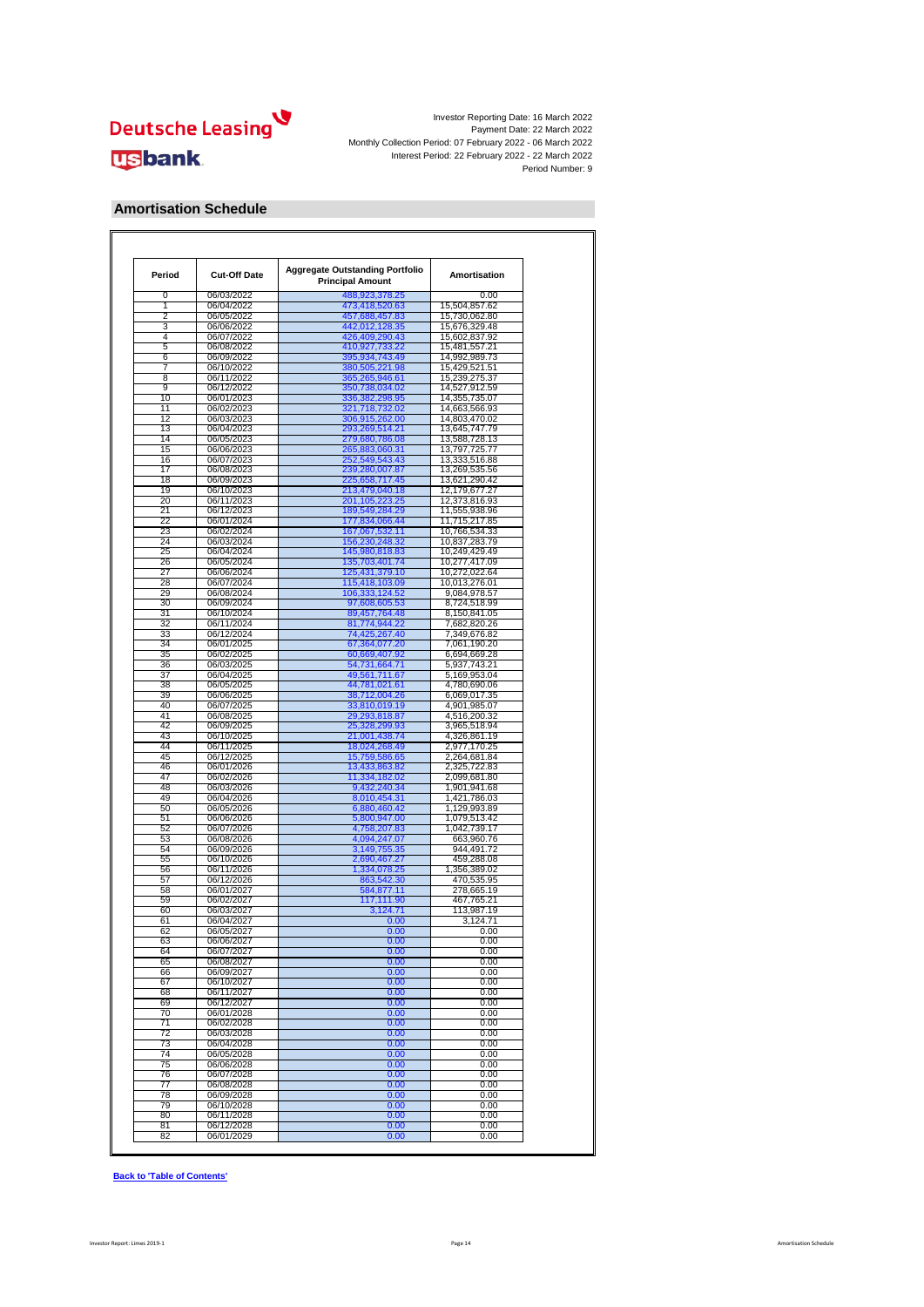

 $\mathcal{L}_{\mathcal{A}}$ 

#### **Stratification Tables**

| <b>Contract Type</b>                      | Number         | % of Number | <b>Outstanding Principal Amount (EUR)</b> | % Outstanding Principal Amount |
|-------------------------------------------|----------------|-------------|-------------------------------------------|--------------------------------|
| Leasing                                   | 3,302          | 21.24%      | 136,301,098.63                            | 27.88%                         |
| Hire Purchase                             | 12,241         | 78.76%      | 352,622,279.62                            | 72.12%                         |
| <b>Grand Total</b>                        | 15,543         | 100.00%     | 488,923,378.25                            | 100.00%                        |
|                                           |                |             |                                           |                                |
|                                           |                |             |                                           |                                |
| <b>Asset Type</b>                         | Number         | % of Number | <b>Outstanding Principal Amount (EUR)</b> | % Outstanding Principal Amount |
| Other Equipment                           | 6,106          | 39.28%      | 191,142,604.26                            | 39.09%                         |
| <b>Construction Machinery</b>             | 3,103          | 19.96%      | 150,553,453.89                            | 30.79%                         |
| Vehicles                                  | 6,334          | 40.75%      | 147,227,320.10                            | 30.11%                         |
| <b>Grand Total</b>                        | 15,543         | 100.00%     | 488,923,378.25                            | 100.00%                        |
|                                           |                |             |                                           |                                |
|                                           |                |             |                                           |                                |
| <b>Outstanding Principal Amount (EUR)</b> | <b>Number</b>  | % of Number | <b>Outstanding Principal Amount (EUR)</b> | % Outstanding Principal Amount |
| $0-10,000$ [                              | 5,027          | 32.34%      | 27,357,733.70                             | 5.60%                          |
| 10,000-20,000 [                           | 4,177          | 26.87%      | 60,524,395.49                             | 12.38%                         |
| 20,000-30,000                             | 2,156          | 13.87%      | 52,781,884.72                             | 10.80%                         |
|                                           |                |             |                                           |                                |
| 30,000-40,000                             | 1,228          | 7.90%       | 42,268,410.01                             | 8.65%                          |
| 40,000-50,000                             | 716            | 4.61%       | 32,156,990.48                             | 6.58%                          |
| 50,000-60,000                             | 475            | 3.06%       | 25,912,570.28                             | 5.30%                          |
| 60,000-70,000                             | 351            | 2.26%       | 22,735,877.98                             | 4.65%                          |
| 70,000-80,000                             | 268            | 1.72%       | 20,025,695.89                             | 4.10%                          |
| 80,000-90,000 [                           | 193            | 1.24%       | 16,357,771.73                             | 3.35%                          |
| 90,000-100,000                            | 159            | 1.02%       | 15, 125, 421.08                           | 3.09%                          |
| 100,000-150,000                           | 412            | 2.65%       | 49,948,689.06                             | 10.22%                         |
| 150,000-200,000                           | 135            | 0.87%       | 22,997,782.54                             | 4.70%                          |
| 200,000-250,000                           | 93             | 0.60%       | 20,872,176.70                             | 4.27%                          |
| 250,000-300,000                           | 38             | 0.24%       | 10,327,859.19                             | 2.11%                          |
| 300,000-350,000                           | 16             | 0.10%       | 5,180,152.52                              | 1.06%                          |
|                                           |                |             |                                           |                                |
| 350,000-400,000                           | 22             | 0.14%       | 8,254,355.57                              | 1.69%                          |
| 400,000-450,000                           | 11             | 0.07%       | 4,653,496.24                              | 0.95%                          |
| 450,000-500,000                           | 10             | 0.06%       | 4,711,040.94                              | 0.96%                          |
| 500,000-1,000,000                         | 42             | 0.27%       | 27,652,673.18                             | 5.66%                          |
| [1,000,000-2,000,000 [                    | 13             | 0.08%       | 17,000,314.35                             | 3.48%                          |
| $>=2,000,000$                             | $\mathbf{1}$   | 0.01%       | 2,078,086.60                              | 0.43%                          |
| <b>Grand Total</b>                        | 15,543         | 100.00%     | 488,923,378.25                            | 100.00%                        |
|                                           |                |             |                                           |                                |
| Max                                       | 2,078,086.60   |             |                                           |                                |
| Min                                       | 288.56         |             |                                           |                                |
| Average                                   | 31,456.18      |             |                                           |                                |
|                                           |                |             |                                           |                                |
|                                           |                |             |                                           |                                |
|                                           |                |             |                                           |                                |
| Instalment (EUR)                          | Number         | % of Number | <b>Outstanding Principal Amount (EUR)</b> | % Outstanding Principal Amount |
| $0 - 500$                                 | 6,323          | 40.68%      | 57,072,930.92                             | 11.67%                         |
| 500-1,000                                 | 4,845          | 31.17%      | 96,959,043.31                             | 19.83%                         |
| 1,000-1,500                               | 1,818          | 11.70%      | 65,654,665.60                             | 13.43%                         |
| $[1,500-2,000]$                           | 794            | 5.11%       | 40,221,151.96                             | 8.23%                          |
| $[2,000-2,500]$                           | 513            | 3.30%       | 34, 167, 678.03                           | 6.99%                          |
| 2,500-3,000                               | 342            | 2.20%       | 27,615,108.55                             | 5.65%                          |
| $3,000-3,500$                             | 212            | 1.36%       | 20,844,486.71                             | 4.26%                          |
| 3,500-4,000                               | 175            | 1.13%       | 18,462,383.88                             | 3.78%                          |
| 4,000-4,500                               | 100            | 0.64%       | 11,051,963.60                             | 2.26%                          |
| $[4,500-5,000]$                           | 75             | 0.48%       | 10,073,585.75                             | 2.06%                          |
|                                           |                |             |                                           |                                |
| $5,000 - 10,000$                          | 225            | 1.45%       | 43,976,665.23                             | 8.99%                          |
| 10,000-15,000                             | 61             | 0.39%       | 19,855,353.74                             | 4.06%                          |
| 15,000-20,000                             | 26             | 0.17%       | 13,992,233.62                             | 2.86%                          |
| 20,000-25,000                             | 16             | 0.10%       | 11,805,951.19                             | 2.41%                          |
| 25,000-30,000                             | $\overline{7}$ | 0.05%       | 5,734,968.41                              | 1.17%                          |
| 30,000-35,000                             | 4              | 0.03%       | 3,338,767.07                              | 0.68%                          |
| 35,000-40,000 [                           | $\overline{a}$ | 0.01%       | 2,385,065.62                              | 0.49%                          |
| $=40,000$                                 | 5              | 0.03%       | 5,711,375.06                              | 1.17%                          |
| <b>Grand Total</b>                        | 15,543         | 100.00%     | 488,923,378.25                            | 100.00%                        |
|                                           |                |             |                                           |                                |
|                                           | 69,164.00      |             |                                           |                                |
| Max                                       |                |             |                                           |                                |
| Min                                       | 56.00          |             |                                           |                                |
| Average                                   | 1,089.40       |             |                                           |                                |
| Weighted Average                          | 4,810.80       |             |                                           |                                |
|                                           |                |             |                                           |                                |
|                                           |                |             |                                           |                                |
| <b>Original Term</b>                      | Number         | % of Number | <b>Outstanding Principal Amount (EUR)</b> | % Outstanding Principal Amount |
| 12-24                                     | 17             | 0.11%       | 172,757.86                                | 0.04%                          |
| 24-36                                     | 294            | 1.89%       | 5,479,518.73                              | 1.12%                          |
| 36-48                                     | 2,330          | 14.99%      | 35, 156, 958.58                           | 7.19%                          |
| 48-60                                     | 4,680          | 30.11%      | 115,261,292.96                            | 23.57%                         |
| 60-72                                     | 5,828          | 37.50%      | 215,704,658.26                            | 44.12%                         |
| 72-84                                     | 2,260          | 14.54%      | 111,169,658.28                            | 22.74%                         |
| $= 84$                                    | 134            | 0.86%       | 5,978,533.58                              | 1.22%                          |
|                                           |                | 100.00%     |                                           |                                |
| <b>Grand Total</b>                        | 15,543         |             | 488,923,378.25                            | 100.00%                        |
|                                           |                |             |                                           |                                |
| Max                                       | 84.00          |             |                                           |                                |
| Min                                       | 18.00          |             |                                           |                                |
| Average                                   | 54.91          |             |                                           |                                |
| Weighted Average                          | 58.94          |             |                                           |                                |
|                                           |                |             |                                           |                                |
|                                           |                |             |                                           |                                |
| Seasoning                                 | Number         | % of Number | <b>Outstanding Principal Amount (EUR)</b> | % Outstanding Principal Amount |
| $0 - 12$                                  | 535            | 3.44%       | 22,200,743.05                             | 4.54%                          |
| $12 - 24$                                 | 6,373          | 41.00%      | 239,858,527.82                            | 49.06%                         |
| 24-36                                     | 6,403          | 41.20%      | 185,484,790.58                            | 37.94%                         |
| $36 - 48$                                 | 1,435          | 9.23%       | 29,230,873.59                             | 5.98%                          |
| $=48$                                     | 797            | 5.13%       | 12, 148, 443. 21                          | 2.48%                          |
|                                           |                |             |                                           |                                |
| <b>Grand Total</b>                        | 15,543         | 100.00%     | 488,923,378.25                            | 100.00%                        |
|                                           |                |             |                                           |                                |
| Max                                       | 79.00          |             |                                           |                                |
| Min                                       | 10.00          |             |                                           |                                |
| Average                                   | 26.07          |             |                                           |                                |
| Weighted Average                          | 23.70          |             |                                           |                                |
|                                           |                |             |                                           |                                |
|                                           |                |             |                                           |                                |
| <b>Remaining Term</b>                     | Number         | % of Number | <b>Outstanding Principal Amount (EUR)</b> | % Outstanding Principal Amount |
| 24                                        | 5,806          | 37.35%      | 90,303,084.03                             | 18.47%                         |
|                                           |                |             |                                           |                                |
| $[24-36]$                                 | 4,468          | 28.75%      | 148,494,376.09                            | 30.37%                         |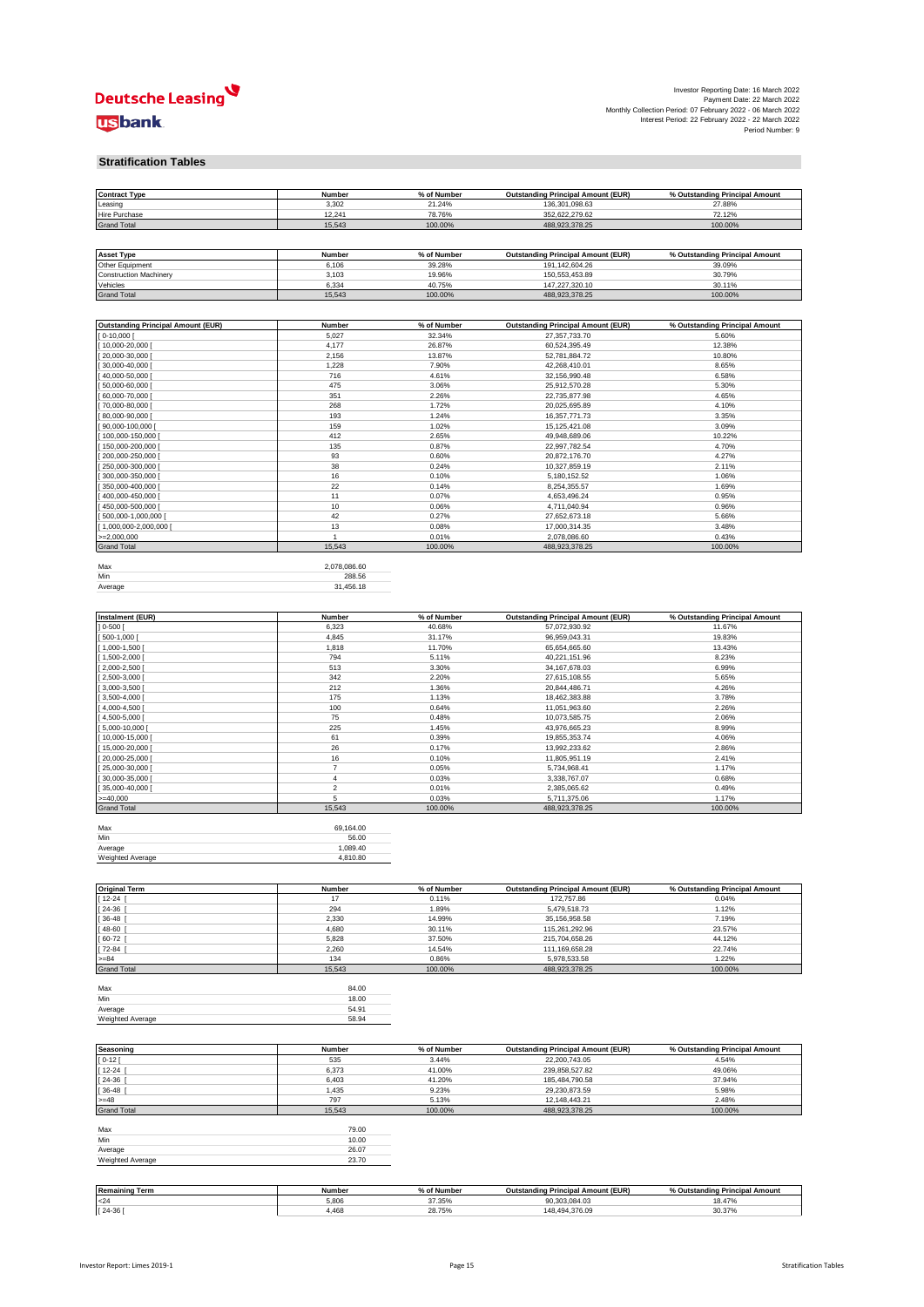| $[36 - 48]$        | 3,888  | 25.01%  | 171,065,883.95 | 34.99%  |
|--------------------|--------|---------|----------------|---------|
| $[48 - 60]$        | 1,279  | 8.23%   | 72,771,290.96  | 14.88%  |
| $[60 - 72]$        | 102    | 0.66%   | 6.288.743.22   | 1.29%   |
| <b>Grand Total</b> | 15,543 | 100.00% | 488,923,378.25 | 100.00% |
|                    |        |         |                |         |
| Max                | 62.00  |         |                |         |
| Min                | 3.00   |         |                |         |
| Average            | 28.84  |         |                |         |
| Weighted Average   | 35.23  |         |                |         |

| <b>Origination Year</b> | Number | % of Number | <b>Outstanding Principal Amount (EUR)</b> | % Outstanding Principal Amount |
|-------------------------|--------|-------------|-------------------------------------------|--------------------------------|
| 2015                    |        | 0.06%       | 50.091.75                                 | 0.01%                          |
| 2016                    | 123    | 0.79%       | 1.945.723.38                              | 0.40%                          |
| 2017                    | 495    | 3.18%       | 6.802.400.66                              | 1.39%                          |
| 2018                    | 1.264  | 8.13%       | 25.468.239.33                             | 5.21%                          |
| 2019                    | 4.924  | 31.68%      | 136,037,424.21                            | 27.82%                         |
| 2020                    | 6.981  | 44.91%      | 246.433.610.29                            | 50.40%                         |
| 2021                    | 1.747  | 11.24%      | 72.185.888.63                             | 14.76%                         |
| <b>Grand Total</b>      | 15.543 | 100.00%     | 488.923.378.25                            | 100.00%                        |

| <b>Maturity Year</b> | Number | % of Number | <b>Outstanding Principal Amount (EUR)</b> | % Outstanding Principal Amount |
|----------------------|--------|-------------|-------------------------------------------|--------------------------------|
| 2022                 | 1.494  | 9.61%       | 10.915.170.52                             | 2.23%                          |
| 2023                 | 3.665  | 23.58%      | 64.615.853.09                             | 13.22%                         |
| 2024                 | 4.350  | 27.99%      | 136.434.503.44                            | 27.91%                         |
| 2025                 | 4.149  | 26.69%      | 173.122.271.66                            | 35.41%                         |
| 2026                 | 1.685  | 10.84%      | 90.707.622.84                             | 18.55%                         |
| 2027                 | 200    | 1.29%       | 13.127.956.70                             | 2.69%                          |
| <b>Grand Total</b>   | 15.543 | 100.00%     | 488.923.378.25                            | 100.00%                        |

| Lessees (Top 20)   | Number         | % of Number | <b>Outstanding Principal Amount (EUR)</b> | % Outstanding Principal Amount |
|--------------------|----------------|-------------|-------------------------------------------|--------------------------------|
|                    |                | 0.01%       | 2,078,086.60                              | 0.43%                          |
| 2                  | 9              | 0.06%       | 2,041,972.51                              | 0.42%                          |
| 3                  | $\overline{2}$ | 0.01%       | 2,010,260.18                              | 0.41%                          |
|                    | $\overline{2}$ | 0.01%       | 2,007,389.04                              | 0.41%                          |
| 5                  | $\overline{z}$ | 0.05%       | 1,909,765.12                              | 0.39%                          |
| 6                  | 10             | 0.06%       | 1,729,415.82                              | 0.35%                          |
|                    |                | 0.01%       | 1,560,866.99                              | 0.32%                          |
| 8                  | 8              | 0.05%       | 1,473,050.22                              | 0.30%                          |
| 9                  |                | 0.03%       | 1,447,831.17                              | 0.30%                          |
| 10                 | $\mathfrak{p}$ | 0.01%       | 1,428,336.98                              | 0.29%                          |
| 11                 | 8              | 0.05%       | 1,411,010.55                              | 0.29%                          |
| 12                 |                | 0.01%       | 1,408,066.07                              | 0.29%                          |
| 13                 | $\mathfrak{p}$ | 0.01%       | 1,346,650.53                              | 0.28%                          |
| 14                 |                | 0.01%       | 1,322,450.72                              | 0.27%                          |
| 15                 |                | 0.03%       | 1,301,043.48                              | 0.27%                          |
| 16                 | 9              | 0.06%       | 1,269,971.15                              | 0.26%                          |
| 17                 |                | 0.01%       | 1,229,163.04                              | 0.25%                          |
| 18                 | 5              | 0.03%       | 1,226,489.39                              | 0.25%                          |
| 19                 |                | 0.01%       | 1,197,645.62                              | 0.24%                          |
| 20                 | $\mathfrak{p}$ | 0.01%       | 1,181,538.04                              | 0.24%                          |
| <b>Grand Total</b> | 15,543         | 100.00%     | 488,923,378.25                            | 100.00%                        |

| Lessee Groups (Top 20) | Number         | % of Number | <b>Outstanding Principal Amount (EUR)</b> | % Outstanding Principal Amount |
|------------------------|----------------|-------------|-------------------------------------------|--------------------------------|
|                        | 13             | 0.08%       | 3,973,221.08                              | 0.81%                          |
|                        | 41             | 0.26%       | 3,283,732.95                              | 0.67%                          |
|                        | 22             | 0.14%       | 2,445,809.21                              | 0.50%                          |
|                        |                | 0.01%       | 2,078,086.60                              | 0.43%                          |
|                        | 9              | 0.06%       | 2,077,984.84                              | 0.43%                          |
|                        | $\overline{2}$ | 0.01%       | 2,010,260.18                              | 0.41%                          |
|                        | $\overline{2}$ | 0.01%       | 2,007,389.04                              | 0.41%                          |
|                        | 10             | 0.06%       | 1,729,415.82                              | 0.35%                          |
|                        | 20             | 0.13%       | 1,723,146.56                              | 0.35%                          |
| 10                     | 15             | 0.10%       | 1,696,481.40                              | 0.35%                          |
| 11                     | 9              | 0.06%       | 1,580,146.59                              | 0.32%                          |
| 12                     |                | 0.01%       | 1,560,866.99                              | 0.32%                          |
| 13                     | 6              | 0.04%       | 1,539,162.44                              | 0.31%                          |
| 14                     | $\mathfrak{p}$ | 0.01%       | 1,512,294.11                              | 0.31%                          |
| 15                     | $\overline{2}$ | 0.01%       | 1,428,336.98                              | 0.29%                          |
| 16                     | 8              | 0.05%       | 1,411,010.55                              | 0.29%                          |
| 17                     |                | 0.01%       | 1,408,066.07                              | 0.29%                          |
| 18                     | $\overline{2}$ | 0.01%       | 1,346,650.53                              | 0.28%                          |
| 19                     |                | 0.01%       | 1,322,450.72                              | 0.27%                          |
| 20                     | 9              | 0.06%       | 1,316,894.23                              | 0.27%                          |
| <b>Grand Total</b>     | 15,543         | 100.00%     | 488,923,378.25                            | 100.00%                        |

| <b>Payment Method</b>    | <b>Number</b> | % of Number | <b>Outstanding Principal Amount (EUR)</b> | % Outstanding Principal Amount |
|--------------------------|---------------|-------------|-------------------------------------------|--------------------------------|
| <b>Direct Debit</b>      | 15.542        | 99.99%      | 488.852.624.57                            | 99.99%                         |
| <b>Bank Transfer</b>     |               | 0.01%       | 70.753.68                                 | 0.01%                          |
| <b>Grand Total</b>       | 15.543        | 100.00%     | 488.923.378.25                            | 100.00%                        |
|                          |               |             |                                           |                                |
|                          |               |             |                                           |                                |
| <b>Payment Frequency</b> | Number        | % of Number | <b>Outstanding Principal Amount (EUR)</b> | % Outstanding Principal Amount |

|                    | .      | .           |                                           |                                |
|--------------------|--------|-------------|-------------------------------------------|--------------------------------|
| Monthly            | 15.543 | 100.00%     | 488.923.378.25                            | 100.00%                        |
| <b>Grand Total</b> | 15.543 | 100.00%     | 488.923.378.25                            | 100.00%                        |
|                    |        |             |                                           |                                |
|                    |        |             |                                           |                                |
| <b>Payment Day</b> | Number | % of Number | <b>Outstanding Principal Amount (EUR)</b> | % Outstanding Principal Amount |
|                    | 15512  | 00.900      | 100 205 012 01                            | 00 400/                        |

|                      | 15.512        | 99.80%      | 486.365.813.81                            | 99.48%                         |
|----------------------|---------------|-------------|-------------------------------------------|--------------------------------|
| 15                   | 31            | 0.20%       | 2.557.564.44                              | 0.52%                          |
| <b>Grand Total</b>   | 15.543        | 100.00%     | 488.923.378.25                            | 100.00%                        |
|                      |               |             |                                           |                                |
|                      |               |             |                                           |                                |
|                      |               |             |                                           |                                |
| <b>Discount Rate</b> | <b>Number</b> | % of Number | <b>Outstanding Principal Amount (EUR)</b> | % Outstanding Principal Amount |
| 4.0%                 | 15.543        | 100.00%     | 488.923.378.25                            | 100.00%                        |

| <b>NACE</b>                                   | Number | % of Number | <b>Outstanding Principal Amount (EUR)</b> | % Outstanding Principal Amount |
|-----------------------------------------------|--------|-------------|-------------------------------------------|--------------------------------|
| A - Agriculture, Forestry and Fishing         | 643    | 4.14%       | 19.091.285.06                             | 3.90%                          |
| B - Mining and Quarrying                      | 81     | 0.52%       | 6.683.672.84                              | 1.37%                          |
| C - Manufacturing                             | 2.093  | 13.47%      | 85.098.430.67                             | 17.41%                         |
| D - Electricity, Gas, Steam and Air Condition | 57     | 0.37%       | 3.151.055.06                              | 0.64%                          |
| E - Water Supply; Sewerage, Waste Managmnt, R | 301    | 1.94%       | 19.469.309.62                             | 3.98%                          |
| F - Construction                              | 3.301  | 21.24%      | 94.273.751.28                             | 19.28%                         |
| G - Wholesale, Retail Trade, Repair of Motor  | 2.343  | 15.07%      | 61.789.041.13                             | 12.64%                         |
| H - Transportation and Storage                | 1.501  | 9.66%       | 53.641.326.59                             | 10.97%                         |
| - Accommodation and Food Service Activiti     | 457    | 2.94%       | 7.530.973.80                              | 1.54%                          |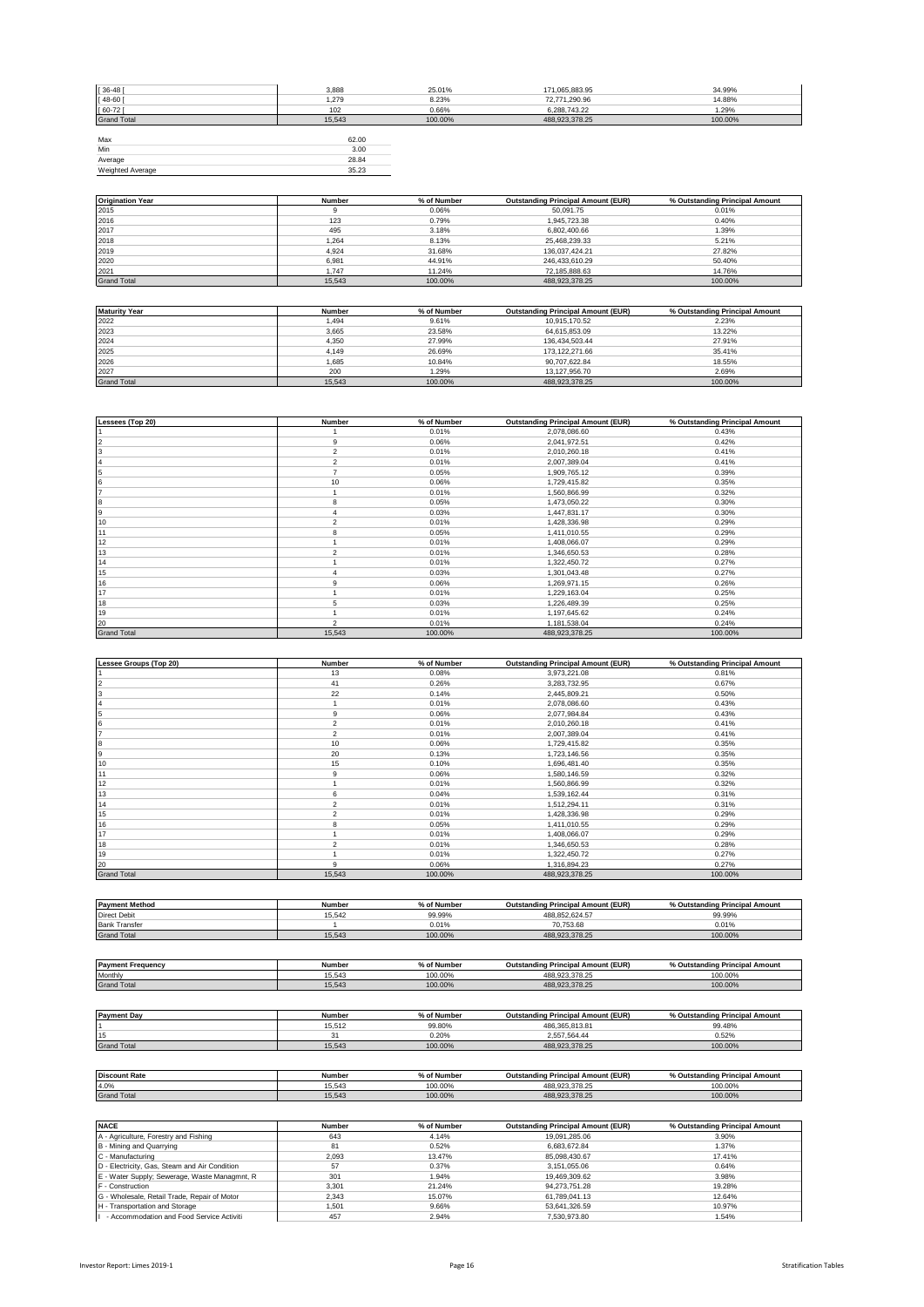| J - Information and Communication             | 154    | 0.99%   | 4.446.414.12   | 0.91%   |
|-----------------------------------------------|--------|---------|----------------|---------|
| K - Financial and Insurance Activities        | 127    | 0.82%   | 4.630.191.38   | 0.95%   |
| L - Real Estate Activities                    | 338    | 2.17%   | 12.519.797.05  | 2.56%   |
| M - Professional, Scientific and Technical Ac | 830    | 5.34%   | 21.887.195.82  | 4.48%   |
| N - Administrative and Support Service Activi | 1.966  | 12.65%  | 65.175.523.39  | 13.33%  |
| O - Public Adm. and Defence; Compulsory Socia | 39     | 0.25%   | 1.148.867.33   | 0.23%   |
| P - Education                                 | 104    | 0.67%   | 1.388.725.00   | 0.28%   |
| Q - Human Health and Social Work Activities   | 597    | 3.84%   | 13.328.603.75  | 2.73%   |
| R - Arts. Entertainment and Recreation        | 209    | 1.34%   | 4.652.540.15   | 0.95%   |
| S - Other Service Activities                  | 387    | 2.49%   | 8.818.464.29   | 1.80%   |
| T - Act. of Households as Employers; Undiff.  |        | 0.01%   | 3.282.10       | 0.00%   |
| U - Activities of Extraterritorial Organisati | 13     | 0.08%   | 194.927.82     | 0.04%   |
| <b>Grand Total</b>                            | 15.543 | 100.00% | 488.923.378.25 | 100.00% |

| <b>Federal State</b> | <b>Number</b> | % of Number | <b>Outstanding Principal Amount (EUR)</b> | % Outstanding Principal Amount |
|----------------------|---------------|-------------|-------------------------------------------|--------------------------------|
| Baden-Württemberg    | 1.813         | 11.66%      | 56.049.082.45                             | 11.46%                         |
| Bayern               | 2.382         | 15.33%      | 77,626,508.64                             | 15.88%                         |
| <b>Berlin</b>        | 217           | 1.40%       | 12,378,728.92                             | 2.53%                          |
| Brandenburg          | 525           | 3.38%       | 16,620,336.73                             | 3.40%                          |
| Bremen               | 73            | 0.47%       | 2,582,636.28                              | 0.53%                          |
| Hamburg              | 379           | 2.44%       | 12,939,198.90                             | 2.65%                          |
| Hessen               | 1.511         | 9.72%       | 45,893,075.53                             | 9.39%                          |
| Mecklenburg-Vorpomm. | 457           | 2.94%       | 16,785,802.15                             | 3.43%                          |
| Niedersachsen        | 1.661         | 10.69%      | 48.637.574.34                             | 9.95%                          |
| Nordrhein-Westfalen  | 2,970         | 19.11%      | 88,415,911.45                             | 18.08%                         |
| Rheinland-Pfalz      | 806           | 5.19%       | 27,839,803.13                             | 5.69%                          |
| Saarland             | 184           | 1.18%       | 6.069.031.17                              | 1.24%                          |
| Sachsen              | 647           | 4.16%       | 18.844.052.29                             | 3.85%                          |
| Sachsen-Anhalt       | 444           | 2.86%       | 18,484,769.54                             | 3.78%                          |
| Schleswig-Holstein   | 898           | 5.78%       | 22,262,642.31                             | 4.55%                          |
| Thüringen            | 576           | 3.71%       | 17.494.224.42                             | 3.58%                          |
| <b>Grand Total</b>   | 15,543        | 100.00%     | 488,923,378.25                            | 100.00%                        |